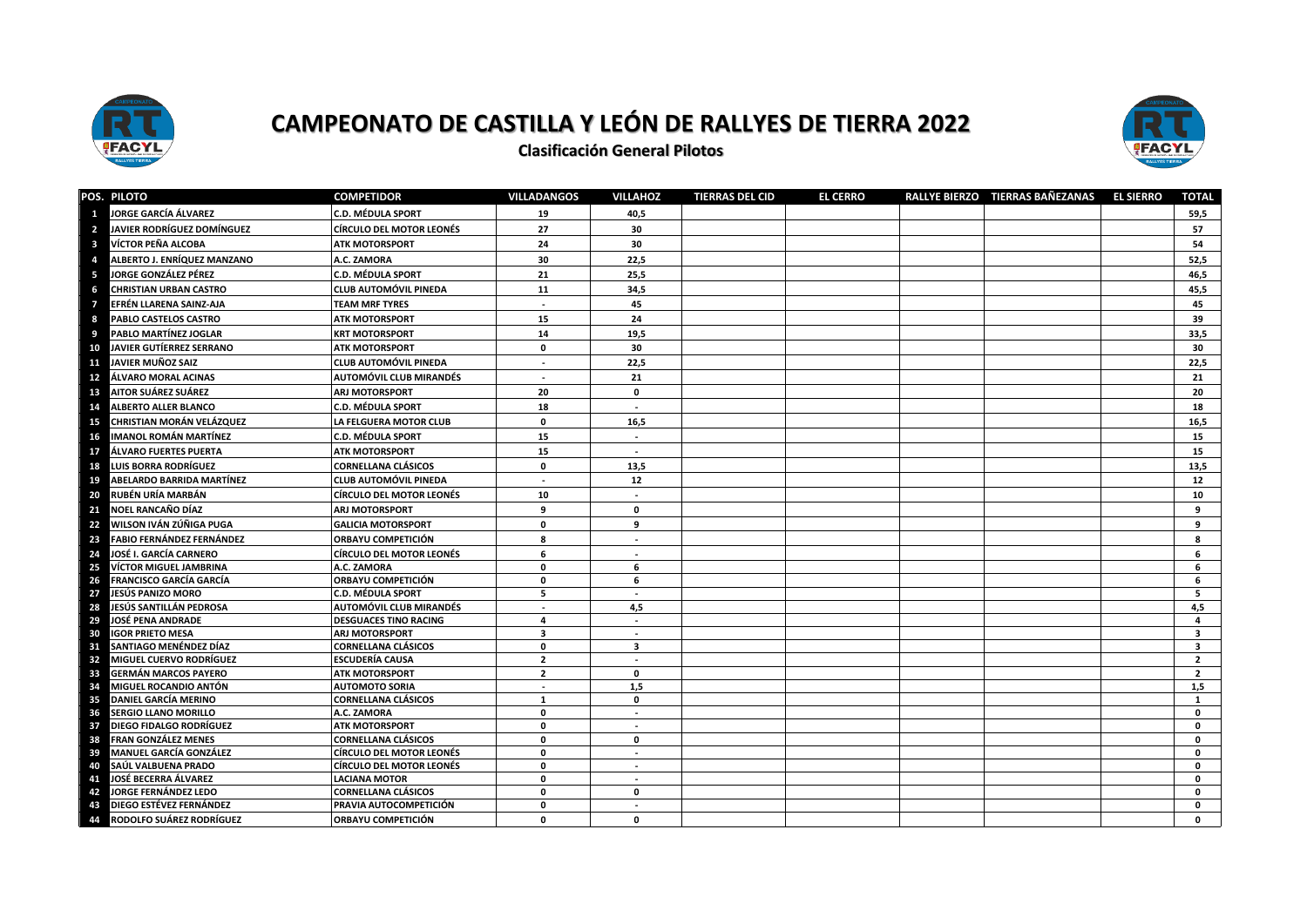|    | POS. PILOTO                         | <b>COMPETIDOR</b>               | <b>VILLADANGOS</b>       | <b>VILLAHOZ</b>          | <b>TIERRAS DEL CID</b> | <b>EL CERRO</b> | RALLYE BIERZO TIERRAS BAÑEZANAS | <b>EL SIERRO</b> | <b>TOTAL</b> |
|----|-------------------------------------|---------------------------------|--------------------------|--------------------------|------------------------|-----------------|---------------------------------|------------------|--------------|
| 45 | <b>ALBERTO GRANDA ÁLVAREZ</b>       | <b>TUÑES COMPETICIÓN</b>        | <sup>0</sup>             |                          |                        |                 |                                 |                  | 0            |
| 46 | <b>MANUEL FERNÁNDEZ DE CELIS</b>    | <b>CÍRCULO DEL MOTOR LEONÉS</b> | 0                        | 0                        |                        |                 |                                 |                  | <sup>0</sup> |
| 47 | <b>ISMAEL MÉNDEZ ALONSO</b>         | LA FELGUERA MOTOR CLUB          | 0                        | $\overline{\phantom{a}}$ |                        |                 |                                 |                  | 0            |
| 48 | ÁNGEL ALONSO MARÍN                  | <b>ATK MOTORSPORT</b>           | 0                        | $\sim$                   |                        |                 |                                 |                  | 0            |
| 49 | JAVIER DÍEZ DE TEJADA MARTÍNEZ      | <b>CORNELLANA CLÁSICOS</b>      | 0                        | $\mathbf{0}$             |                        |                 |                                 |                  | 0            |
| 50 | <b>NOEL LÓPEZ COTO</b>              | <b>EDA COMPETICIÓN</b>          | 0                        |                          |                        |                 |                                 |                  | $\Omega$     |
| 51 | <b>EDUARDO GUTIÉRREZ SUÁREZ</b>     | <b>CORNELLANA CLÁSICOS</b>      | 0                        | 0                        |                        |                 |                                 |                  | 0            |
| 52 | RAÚL DÍAZ ARGÜELLES                 | <b>ARJ MOTORSPORT</b>           | 0                        | 0                        |                        |                 |                                 |                  | 0            |
| 53 | PABLO PÉREZ FERNÁNDEZ               | <b>ARJ MOTORSPORT</b>           | 0                        |                          |                        |                 |                                 |                  | $\Omega$     |
| 54 | <b>MANOLO SECADES ÁLVAREZ</b>       | <b>ARJ MOTORSPORT</b>           | O                        |                          |                        |                 |                                 |                  | $\Omega$     |
| 55 | <b>ERIC ALONSO BERMEJO</b>          | <b>ATK MOTORSPORT</b>           | 0                        | $\overline{\phantom{a}}$ |                        |                 |                                 |                  | $\Omega$     |
| 56 | <b>CLAUDIA LORENCES GARCÍA</b>      | <b>CORNELLANA CLÁSICOS</b>      | 0                        | $\mathbf 0$              |                        |                 |                                 |                  | 0            |
| 57 | LUIS MIGUEL PRADO ÁLVAREZ           | <b>ARJ MOTORSPORT</b>           | 0                        |                          |                        |                 |                                 |                  | <sup>0</sup> |
| 58 | NATIVIDAD LOSA PARRONDO             | <b>ORBAYU COMPETICIÓN</b>       | 0                        | $\mathbf 0$              |                        |                 |                                 |                  | 0            |
| 59 | JOSÉ ANTONIO MENÉNDEZ SUÁREZ        | <b>CORNELLANA CLÁSICOS</b>      | 0                        | $\mathbf{0}$             |                        |                 |                                 |                  | $\Omega$     |
| 60 | DAVID GONZÁLEZ VÁZQUEZ              | <b>CONGOSTRA TEAM SANXENXO</b>  | 0                        | $\overline{\phantom{a}}$ |                        |                 |                                 |                  | $\mathbf{r}$ |
| 61 | <b>FRANCISCO SOUSA GÓMEZ</b>        | <b>CANDAS COMPETICIÓN</b>       | 0                        | $\overline{\phantom{a}}$ |                        |                 |                                 |                  | $\Omega$     |
| 62 | <b>JOSÉ MARÍA OTERO CASADO</b>      | <b>ATK MOTORSPORT</b>           | 0                        | $\sim$                   |                        |                 |                                 |                  | 0            |
| 63 | <b>DAVID FRANCO GUTIÉRREZ</b>       | <b>BOXESCARS COMPETICIÓN</b>    | 0                        | $\overline{\phantom{a}}$ |                        |                 |                                 |                  | 0            |
| 64 | MIGUEL PÁRAMO ZAPICO                | <b>C.D. MÉDULA SPORT</b>        | O                        | $\overline{\phantom{a}}$ |                        |                 |                                 |                  | $\Omega$     |
| 65 | <b>DANIEL SÁNCHEZ SUÁREZ</b>        | <b>CORNELLANA CLÁSICOS</b>      | 0                        | $\overline{\phantom{a}}$ |                        |                 |                                 |                  | $\Omega$     |
| 66 | <b>IVÁN FUERTES</b>                 | <b>EDA COMPETICIÓN</b>          | 0                        | $\sim$                   |                        |                 |                                 |                  | $\Omega$     |
| 67 | FERNANDO ÁLVAREZ FERNÁNDEZ          | <b>ESCUDERÍA CAUSA</b>          | 0                        | $\sim$                   |                        |                 |                                 |                  | 0            |
| 68 | JACOBO MENÉNDEZ PÉREZ               | <b>ESCUDERÍA CAUSA</b>          | 0                        | $\overline{\phantom{a}}$ |                        |                 |                                 |                  | $\Omega$     |
| 69 | JOSÉ MIGUEL SANZ DE ACEDO CABALLERO | <b>CLUB AUTOMÓVIL PINEDA</b>    | $\overline{\phantom{a}}$ | $\mathbf 0$              |                        |                 |                                 |                  | 0            |
| 70 | SERGIO MENÉNDEZ ARIENZA             | <b>CORNELLANA CLÁSICOS</b>      |                          | $\mathbf{0}$             |                        |                 |                                 |                  | $\Omega$     |
| 71 | DIEGO MARTÍNEZ GARCÍA               | <b>CLUB AUTOMÓVIL PINEDA</b>    | $\overline{\phantom{a}}$ | $\mathbf{0}$             |                        |                 |                                 |                  | $\mathbf{r}$ |
| 72 | ÓSCAR CASTILLO LOREDO               | <b>CANDAS COMPETICIÓN</b>       | $\overline{\phantom{a}}$ | $\mathbf 0$              |                        |                 |                                 |                  | <sup>0</sup> |
| 73 | <b>AINGERU CASTRO ZABALLA</b>       | <b>SARDARA</b>                  | $\sim$                   | $\mathbf{0}$             |                        |                 |                                 |                  | 0            |
| 74 | <b>MARIANO COLINA GARCÍA</b>        | PE FLASH                        | $\overline{\phantom{a}}$ | $\mathbf{0}$             |                        |                 |                                 |                  | $\mathbf{0}$ |
| 75 | <b>DAVID URBAN CASTRO</b>           | <b>CLUB AUTOMÓVIL PINEDA</b>    | $\overline{a}$           | $\mathbf{0}$             |                        |                 |                                 |                  | $\Omega$     |
|    | DIEGO JUÁREZ BERTOLÍN               | <b>CLUB AUTOMÓVIL PINEDA</b>    |                          | $\Omega$                 |                        |                 |                                 |                  | <sup>0</sup> |
| 77 | <b>KEVIN PRADO DÍAZ</b>             | <b>ARJ MOTORSPORT</b>           |                          | $\mathbf 0$              |                        |                 |                                 |                  |              |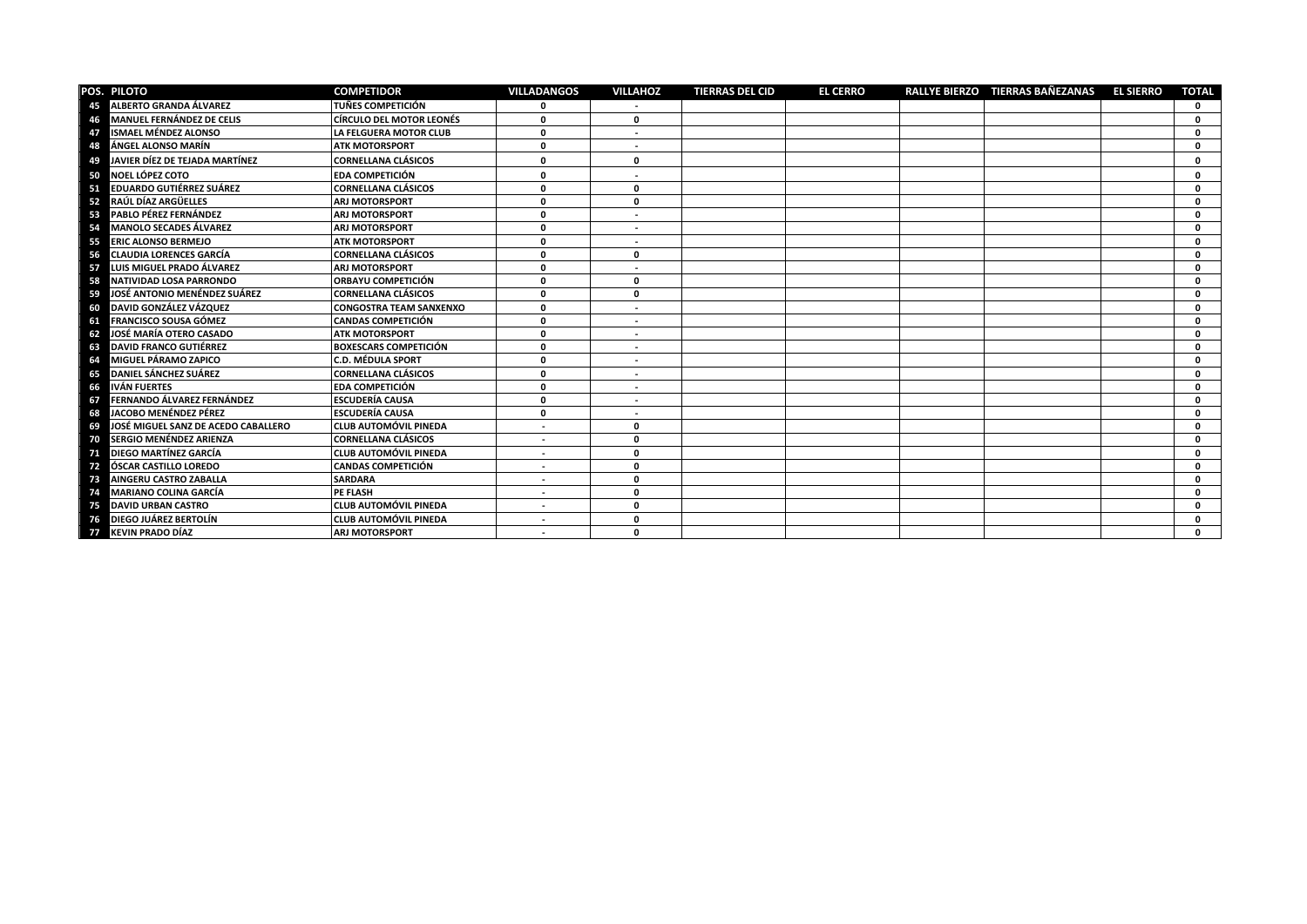

**Clasificación General Copilotos** 



|                  | POS. COPILOTO                     | <b>COMPETIDOR</b>            | <b>VILLADANGOS</b>       | <b>VILLAHOZ</b>          | <b>TIERRAS DEL CID</b> | <b>EL CERRO</b> | RALLYE BIERZO TIERRAS BAÑEZANAS | <b>EL SIERRO</b> | TOTAL                   |
|------------------|-----------------------------------|------------------------------|--------------------------|--------------------------|------------------------|-----------------|---------------------------------|------------------|-------------------------|
| 1                | <b>JAVIER GARCÍA MAYO</b>         | <b>C.D. MÉDULA SPORT</b>     | 19                       | 40,5                     |                        |                 |                                 |                  | 59,5                    |
| $\overline{2}$   | DIEGO SIERRA VALENZUELA           | CÍRCULO DEL MOTOR LEONÉS     | 27                       | 30                       |                        |                 |                                 |                  | 57                      |
| 3                | SERGIO PÉREZ FERNÁNDEZ            | <b>ATK MOTORSPORT</b>        | 24                       | 30                       |                        |                 |                                 |                  | 54                      |
| $\boldsymbol{A}$ | JOSÉ ÁNGEL CUADRADO GARCÍA        | A.C. ZAMORA                  | 30                       | 22,5                     |                        |                 |                                 |                  | 52,5                    |
| -5               | <b>JAIRO VEGA URBAN</b>           | CLUB AUTOMÓVIL PINEDA        | 11                       | 34,5                     |                        |                 |                                 |                  | 45,5                    |
| 6                | SARA FERNÁNDEZ PALAZUELOS         | <b>TEAM MRF TYRES</b>        | $\sim$                   | 45                       |                        |                 |                                 |                  | 45                      |
| 7                | DAVID REY ANTÓN                   | <b>ATK MOTORSPORT</b>        | 15                       | 24                       |                        |                 |                                 |                  | 39                      |
| -8               | <b>BEATRIZ LOIS QUINTELA</b>      | <b>KRT MOTORSPORT</b>        | 14                       | 19,5                     |                        |                 |                                 |                  | 33,5                    |
| 9                | JORGE VALDÉS ALLER                | <b>ATK MOTORSPORT</b>        | 0                        | 30                       |                        |                 |                                 |                  | 30                      |
| 10               | SORAYA PÉREZ ARIAS                | C.D. MÉDULA SPORT            | $\sim$                   | 25,5                     |                        |                 |                                 |                  | 25,5                    |
| 11               | JAREN A. CAZALLAS RAMÍREZ         | CLUB AUTOMÓVIL PINEDA        | $\overline{\phantom{a}}$ | 22,5                     |                        |                 |                                 |                  | 22,5                    |
| 12               | JESÚS RUBIO MIELGO                | C.D. MÉDULA SPORT            | 21                       | $\sim$                   |                        |                 |                                 |                  | 21                      |
| 13               | PABLO GUTIÉRRE MANSO              | AUTOMÓVIL CLUB MIRANDÉS      | $\sim$                   | 21                       |                        |                 |                                 |                  | 21                      |
| 14               | JONATHÁN GARCÍA SUÁREZ            | ARJ MOTORSPORT               | 20                       | $\mathbf 0$              |                        |                 |                                 |                  | 20                      |
| 15               | <b>CÉSAR ALONSO ABRIL</b>         | C.D. MÉDULA SPORT            | 18                       | $\sim$                   |                        |                 |                                 |                  | 18                      |
| 16               | ALEJANDRO MARTÍNEZ PÉREZ          | LA FELGUERA MOTOR CLUB       | $\mathbf 0$              | 16,5                     |                        |                 |                                 |                  | 16,5                    |
| 17               | <b>GUILLERMO RODRÍGUEZ GARCÍA</b> | <b>C.D. MÉDULA SPORT</b>     | 15                       | $\blacksquare$           |                        |                 |                                 |                  | 15                      |
| 18               | <b>HÉCTOR ÁLVAREZ LÓPEZ</b>       | <b>ATK MOTORSPORT</b>        | 15                       | $\sim$                   |                        |                 |                                 |                  | 15                      |
| 19               | ALEJANDRO FERNÁNDEZ ARECES        | <b>CORNELLANA CLÁSICOS</b>   | $\mathbf 0$              | 13,5                     |                        |                 |                                 |                  | 13,5                    |
| 20               | FRANCISCO GARMENDIA PEÑA          | CLUB AUTOMÓVIL PINEDA        | $\sim$                   | 12                       |                        |                 |                                 |                  | 12                      |
| 21               | <b>HIGINO URÍA MARBÁN</b>         | CÍRCULO DEL MOTOR LEONÉS     | 10                       | $\sim$                   |                        |                 |                                 |                  | 10                      |
| 22               | ÁNGEL MARIÑO VILLAR               | ARJ MOTORSPORT               | 9                        | $\mathbf 0$              |                        |                 |                                 |                  | 9                       |
| 23               | ALBERTO MORÁN NIETO               | <b>GALICIA MOTORSPORT</b>    | 0                        | 9                        |                        |                 |                                 |                  | 9                       |
| 24               | ROBERTO CORRAL MATILLA            | ORBAYU COMPETICIÓN           | 8                        | $\sim$                   |                        |                 |                                 |                  | 8                       |
| 25               | ALAITZ URKIOLA LIZUNDIA           | <b>SARDARA</b>               | $\sim$                   | 8                        |                        |                 |                                 |                  | 8                       |
| 26               | ALAITZ URKIOLA LIZUNDIA           | <b>SARDARA</b>               | $\sim$                   | $\overline{7}$           |                        |                 |                                 |                  | $\overline{7}$          |
| 27               | RAQUEL RODRÍGUEZ GALLEGO          | CÍRCULO DEL MOTOR LEONÉS     | 6                        | $\sim$                   |                        |                 |                                 |                  | 6                       |
| 28               | JACOBO ZAMARRA MACHADO            | ORBAYU COMPETICIÓN           | $\sim$                   | 6                        |                        |                 |                                 |                  | 6                       |
| 29               | ANDREA DA SILVA FERNÁNDEZ         | AUTOMÓVIL CLUB ZAMORA        | $\sim$                   | 6                        |                        |                 |                                 |                  | 6                       |
| 30               | ALAITZ URKIOLA LIZUNDIA           | SARDARA                      | $\sim$                   | 6                        |                        |                 |                                 |                  | 6                       |
| 31               | MANUEL MANCEÑIDO FERNÁNDEZ        | C.D. MÉDULA SPORT            | 5                        | $\sim$                   |                        |                 |                                 |                  | 5                       |
| 32               | ALAITZ URKIOLA LIZUNDIA           | <b>SARDARA</b>               | $\sim$                   | 5                        |                        |                 |                                 |                  | 5 <sub>5</sub>          |
| 33               | ROBERTO DE MIGUEL CAMARERO        | AUTOMÓVIL CLUB MIRANDÉS      | $\sim$                   | 4,5                      |                        |                 |                                 |                  | 4,5                     |
| 34               | LUCÍA REGOS PEÑA                  | <b>DESGUACES TINO RACING</b> | $\overline{4}$           | $\sim$                   |                        |                 |                                 |                  | $\overline{a}$          |
| 35               | DANIEL LILLO MARTÍNEZ             | ARJ MOTORSPORT               | $\overline{\mathbf{3}}$  | $\sim$                   |                        |                 |                                 |                  | $\overline{\mathbf{3}}$ |
| 36               | <b>ALBERTO MARTINEZ BUSTELO</b>   | CORNELLANA CLÁSICOS          | 0                        | 3                        |                        |                 |                                 |                  | $\overline{\mathbf{3}}$ |
| 37               | <b>ESTEFANÍA CORTINA DEL RÍO</b>  | ESCUDERÍA CAUSA              | $\overline{2}$           | $\sim$                   |                        |                 |                                 |                  | $\overline{2}$          |
| 38               | <b>ÓSCAR PUENTE GARCÍA</b>        | <b>ATK MOTORSPORT</b>        | $\overline{2}$           | $\mathbf 0$              |                        |                 |                                 |                  | $\overline{2}$          |
| 39               | ÁLVARO ROCANDIO ANTÓN             | <b>AUTOMOTO SORIA</b>        | $\blacksquare$           | 1,5                      |                        |                 |                                 |                  | 1,5                     |
| 40               | JOSÉ ALFREDO ÁLVAREZ GONZÁLEZ     | CORNELLANA CLÁSICOS          | $\mathbf{1}$             | $\mathbf 0$              |                        |                 |                                 |                  | 1                       |
| 41               | <b>ANDREA COLINAS GUTIÉRREZ</b>   | A.C. ZAMORA                  | $\mathbf 0$              | $\sim$                   |                        |                 |                                 |                  | $\mathbf 0$             |
| 42               | <b>CHRISTIAN ESCRIBANO MULAS</b>  | A.C. ZAMORA                  | $\mathbf 0$              | $\sim$                   |                        |                 |                                 |                  | $\mathbf{0}$            |
| 43               | VERÓNICA ALEGRE ÁLVAREZ           | ATK MOTORSPORT               | 0                        | $\overline{\phantom{a}}$ |                        |                 |                                 |                  | $\mathbf 0$             |
| 44               | <b>PAULA MENES</b>                | CORNELLANA CLÁSICOS          | $\mathbf 0$              | $\sim$                   |                        |                 |                                 |                  | $\mathbf{0}$            |
| 45               | LAURA GONZÁLEZ ARIAS              | CÍRCULO DEL MOTOR LEONÉS     | 0                        | $\sim$                   |                        |                 |                                 |                  | $\mathbf 0$             |
| 46               | PATRICIA GARCÍA JUÁREZ            | CÍRCULO DEL MOTOR LEONÉS     | 0                        | $\sim$                   |                        |                 |                                 |                  | $\mathbf{0}$            |
| 47               | <b>MAYTE ARROYO RIVAS</b>         | <b>LACIANA MOTOR</b>         | 0                        | $\overline{\phantom{a}}$ |                        |                 |                                 |                  | $\mathbf 0$             |
| 48               | LEOPOLDO IGLESIA POCH             | <b>CORNELLANA CLÁSICOS</b>   | 0                        | $\mathbf 0$              |                        |                 |                                 |                  | $\mathbf 0$             |
| 49               | <b>JACABO ZAMARRA MACHADO</b>     | ORBAYU COMPETICIÓN           | 0                        |                          |                        |                 |                                 |                  | $\mathbf{0}$            |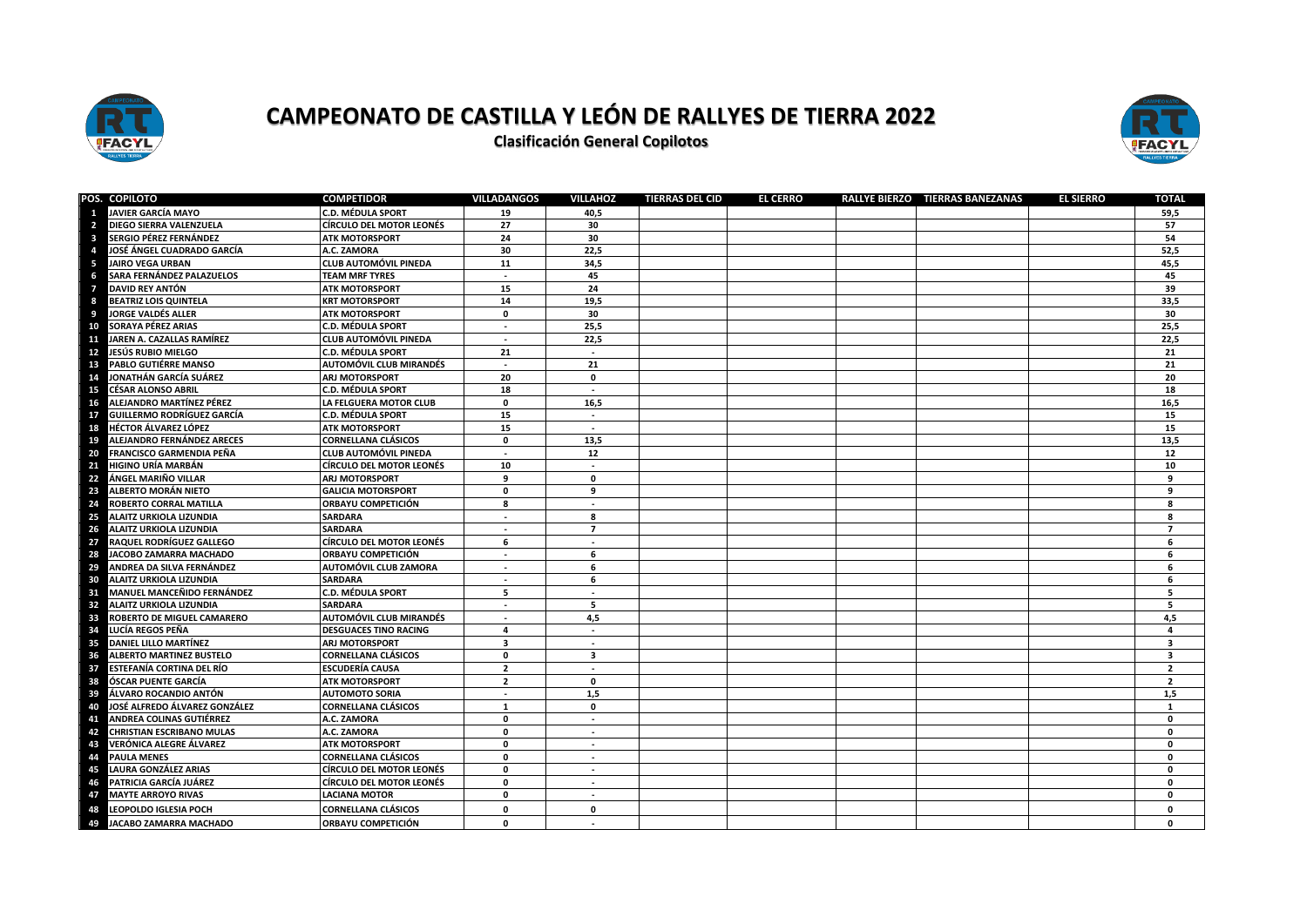|    | POS. COPILOTO                      | <b>COMPETIDOR</b>               | <b>VILLADANGOS</b>       | <b>VILLAHOZ</b>          | <b>TIERRAS DEL CID</b> | <b>EL CERRO</b> | RALLYE BIERZO TIERRAS BAÑEZANAS | <b>EL SIERRO</b> | <b>TOTAL</b> |
|----|------------------------------------|---------------------------------|--------------------------|--------------------------|------------------------|-----------------|---------------------------------|------------------|--------------|
|    | 50 JOSÉ LUIS SÁNCHEZ PÉREZ         | PRAVIA AUTOCOMPETICIÓN          |                          |                          |                        |                 |                                 |                  | O            |
| 51 | JOSÉ MANUEL PÉREZ MÉNDEZ           | ORBAYU COMPETICIÓN              | $\mathbf{0}$             | $\mathbf{0}$             |                        |                 |                                 |                  | O            |
| 52 | IVÁN MENÉNDEZ GARCÍA               | <b>TUÑES COMPETICIÓN</b>        | 0                        | ٠                        |                        |                 |                                 |                  | O            |
| 53 | RAÚL FERNÁNDEZ DÍAZ                | <b>CÍRCULO DEL MOTOR LEONÉS</b> | $\mathbf 0$              | 0                        |                        |                 |                                 |                  | O            |
| 54 | <b>MAIKEL REBOLLO RODRÍGUEZ</b>    | LA FELGUERA MOTOR CLUB          | 0                        |                          |                        |                 |                                 |                  | $\Omega$     |
| 55 | <b>CARLOS SÁNCHEZ LLAGOSTERA</b>   | <b>ATK MOTORSPORT</b>           | $\mathbf 0$              | $\overline{\phantom{a}}$ |                        |                 |                                 |                  | O            |
| 56 | <b>CHRISTIAN MENÉNDEZ GONZÁLEZ</b> | <b>CORNELLANA CLÁSICOS</b>      | $\mathbf{0}$             | $\mathbf{0}$             |                        |                 |                                 |                  | $\Omega$     |
| 57 | LUIS F. ÁLVAREZ-CASCOS             | <b>EDA COMPETICIÓN</b>          | $\mathbf 0$              | $\sim$                   |                        |                 |                                 |                  | $\Omega$     |
| 58 | PABLO PADILLA RODRÍGUEZ            | <b>CORNELLANA CLÁSICOS</b>      | $\mathbf{0}$             |                          |                        |                 |                                 |                  | $\mathbf{0}$ |
| 59 | <b>SERGIO NIETO HEVIA</b>          | <b>ARJ MOTORSPORT</b>           | $\mathbf{0}$             | $\mathbf{0}$             |                        |                 |                                 |                  | $\mathbf{0}$ |
| 60 | IVÁN MUÑIZ PESQUERA                | <b>ARJ MOTORSPORT</b>           | $\mathbf{0}$             |                          |                        |                 |                                 |                  | $\Omega$     |
| 61 | ROBERTO RODRÍGUEZ GONZÁLEZ         | <b>ARJ MOTORSPORT</b>           | $\mathbf 0$              |                          |                        |                 |                                 |                  | $\Omega$     |
| 62 | <b>SERGIO ESCALONILLA MARTÍNEZ</b> | <b>ATK MOTORSPORT</b>           | $\Omega$                 |                          |                        |                 |                                 |                  | $\mathbf{0}$ |
| 63 | <b>DAVID PARRONDO PELÁEZ</b>       | <b>CORNELLANA CLÁSICOS</b>      | $\mathbf{0}$             |                          |                        |                 |                                 |                  | $\mathbf{0}$ |
| 64 | ADRIÁN PÉREZ FERNÁNDEZ             | <b>ARJ MOTORSPORT</b>           | $\Omega$                 | O.                       |                        |                 |                                 |                  | O            |
| 65 | <b>CHRISTIAN NORIEGA LÓPEZ</b>     | ORBAYU COMPETICIÓN              | $\Omega$                 | O                        |                        |                 |                                 |                  | O            |
| 66 | <b>MANUEL CASTAÑO BRAVO</b>        | <b>CORNELLANA CLÁSICOS</b>      | $\Omega$                 | 0                        |                        |                 |                                 |                  | $\Omega$     |
| 67 | LUIS GASPAR LIAÑO                  | <b>CONGOSTRA TEAM SANXENXO</b>  | $\Omega$                 | $\sim$                   |                        |                 |                                 |                  | O            |
| 68 | DAVID SUÁREZ DÍAZ                  | <b>CANDAS COMPETICIÓN</b>       | $\mathbf 0$              | $\sim$                   |                        |                 |                                 |                  | O            |
| 69 | <b>JAIRO ÁLVAREZ</b>               | <b>ATK MOTORSPORT</b>           | $\mathbf 0$              | $\sim$                   |                        |                 |                                 |                  | 0            |
| 70 | <b>ADRIÁN ARIAS MARTÍNEZ</b>       | <b>BOXESCARS COMPETICIÓN</b>    | $\mathbf 0$              | $\sim$                   |                        |                 |                                 |                  | <sup>0</sup> |
| 71 | IVÁN ÁLVAREZ DÍAZ                  | <b>C.D. MÉDULA SPORT</b>        | $\mathbf 0$              | $\sim$                   |                        |                 |                                 |                  | 0            |
| 72 | JORGE MIRANDA DE LA VALLINA        | <b>CORNELLANA CLÁSICOS</b>      | $\mathbf{0}$             | $\sim$                   |                        |                 |                                 |                  | $\Omega$     |
| 73 | <b>ALEXIA FUERTES</b>              | <b>EDA COMPETICIÓN</b>          | $\mathbf 0$              | $\sim$                   |                        |                 |                                 |                  | $\mathbf{0}$ |
| 74 | ALBERTO CUERVO RODRIGUEZ           | <b>ESCUDERÍA CAUSA</b>          | $\mathbf 0$              | ٠                        |                        |                 |                                 |                  | $\mathbf{0}$ |
| 75 | ÓSCAR BOBES LÓPEZ                  | <b>ESCUDERÍA CAUSA</b>          | 0                        | $\sim$                   |                        |                 |                                 |                  | $\mathbf{0}$ |
| 76 | <b>DAVID ALBUEME BORRA</b>         | <b>CORNELLANA CLÁSICOS</b>      | $\sim$                   | $\mathbf{0}$             |                        |                 |                                 |                  | $\mathbf{0}$ |
| 77 | ROBERTO NEBREDA ARNÁIZ             | <b>CLUB AUTOMÓVIL PINEDA</b>    | $\sim$                   | 0                        |                        |                 |                                 |                  | $\mathbf{0}$ |
| 78 | MIGUEL PERTIERRA SUÁREZ            | <b>CORNELLANA CLÁSICOS</b>      | $\sim$                   | 0                        |                        |                 |                                 |                  | $\mathbf{0}$ |
| 79 | FERNANDO ÁLVAREZ FERNÁNDEZ         | CORNELLANA CLÁSICOS             | $\sim$                   | $\mathbf{0}$             |                        |                 |                                 |                  | $\mathbf{0}$ |
| 80 | <b>GONZALO BLANCO ALONSO</b>       | <b>CLUB AUTOMÓVIL PINEDA</b>    | $\overline{\phantom{a}}$ | 0                        |                        |                 |                                 |                  | $\Omega$     |
| 81 | FÉLIX SÁNCHEZ CASTELLANO           | <b>CANDAS COMPETICIÓN</b>       | $\sim$                   | $\mathbf{0}$             |                        |                 |                                 |                  | $\Omega$     |
| 82 | ALAITZ URKIOLA LIZUNDIA            | <b>SARDARA</b>                  | ٠                        | 0                        |                        |                 |                                 |                  | 0            |
| 83 | FELIPE SAN JUAN PÉREZ              | PE FLASH                        | $\sim$                   | 0                        |                        |                 |                                 |                  | O            |
| 84 | DIEGO NÚÑEZ GARCÍA                 | <b>CLUB AUTOMÓVIL PINEDA</b>    |                          | O.                       |                        |                 |                                 |                  | O            |
| 85 | JESÚS HERAS SALDAÑA                | <b>CLUB AUTOMÓVIL PINEDA</b>    | $\overline{\phantom{a}}$ | 0                        |                        |                 |                                 |                  | O            |
| 86 | <b>MARCOS GONZÁLEZ ÁLVAREZ</b>     | <b>CORNELLANA CLÁSICOS</b>      | $\overline{\phantom{a}}$ | O                        |                        |                 |                                 |                  | n            |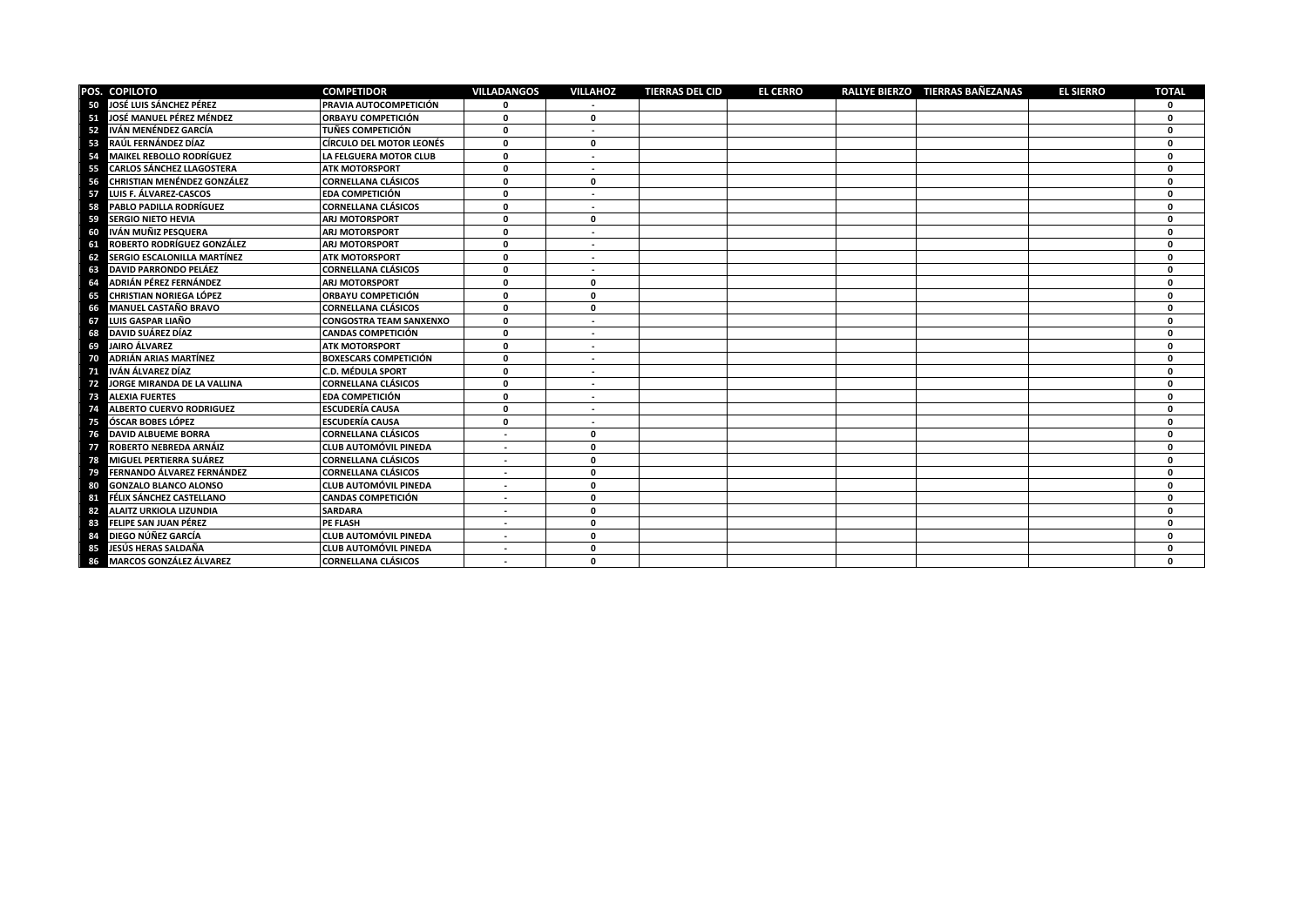



|    | POS. PILOTO                      | <b>COMPETIDOR</b>               | <b>VILLADANGOS</b>      | <b>VILLAHOZ</b>          | <b>TIERRAS DEL CID</b> | <b>EL CERRO</b> | RALLYE BIERZO TIERRAS BAÑEZANAS | <b>EL SIERRO</b> | <b>TOTAL</b>   |
|----|----------------------------------|---------------------------------|-------------------------|--------------------------|------------------------|-----------------|---------------------------------|------------------|----------------|
|    | PABLO MARTÍNEZ JOGLAR            | <b>KRT MOTORSPORT</b>           | 22                      | 33                       |                        |                 |                                 |                  | 55             |
|    | CHRISTIAN MORÁN VELÁZQUEZ        | LA FELGUERA MOTOR CLUB          | 11                      | 28,5                     |                        |                 |                                 |                  | 39,5           |
|    | <b>LUIS BORRA RODRÍGUEZ</b>      | <b>CORNELLANA CLÁSICOS</b>      | 13                      | 25,5                     |                        |                 |                                 |                  | 38,5           |
|    | WILSON IVÁN ZÚÑIGA PUGA          | <b>GALICIA MOTORSPORT</b>       | 14                      | 24                       |                        |                 |                                 |                  | 38             |
|    | JAVIER MUÑOZ SAIZ                | <b>CLUB AUTOMÓVIL PINEDA</b>    |                         | 37,5                     |                        |                 |                                 |                  | 37,5           |
|    | <b>FRANCISCO GARCÍA GARCÍA</b>   | ORBAYU COMPETICIÓN              | q                       | 22,5                     |                        |                 |                                 |                  | 31,5           |
|    | AITOR SUÁREZ SUÁREZ              | ARJ MOTORSPORT                  | 25                      | $\mathbf{0}$             |                        |                 |                                 |                  | 25             |
|    | <b>MANUEL FERNÁNDEZ DE CELIS</b> | <b>CÍRCULO DEL MOTOR LEONÉS</b> | 5                       | 19,5                     |                        |                 |                                 |                  | 24,5           |
|    | JAVIER DÍEZ DE TEJADA MARTÍNEZ   | <b>CORNELLANA CLÁSICOS</b>      | з                       | 18                       |                        |                 |                                 |                  | 21             |
| 10 | SANTIAGO MENÉNDEZ DÍAZ           | <b>CORNELLANA CLÁSICOS</b>      | O                       | 21                       |                        |                 |                                 |                  | 21             |
| 11 | <b>FABIO FERNÁNDEZ FERNÁNDEZ</b> | ORBAYU COMPETICIÓN              | 19                      | $\overline{\phantom{a}}$ |                        |                 |                                 |                  | 19             |
| 12 | <b>EDUARDO GUTIÉRREZ SUÁREZ</b>  | <b>CORNELLANA CLÁSICOS</b>      | $\overline{\mathbf{2}}$ | 16,5                     |                        |                 |                                 |                  | 18,5           |
| 13 | <b>JOSÉ PENA ANDRADE</b>         | <b>DESGUACES TINO RACING</b>    | 17                      | $\overline{\phantom{a}}$ |                        |                 |                                 |                  | 17             |
| 14 | <b>MIGUEL CUERVO RODRÍGUEZ</b>   | <b>ESCUDERÍA CAUSA</b>          | 16                      | $\overline{\phantom{a}}$ |                        |                 |                                 |                  | 16             |
| 15 | RAÚL DÍAZ ARGÜELLES              | <b>ARJ MOTORSPORT</b>           | $\mathbf{1}$            | 15                       |                        |                 |                                 |                  | 16             |
| 16 | <b>SERGIO LLANO MORILLO</b>      | A.C. ZAMORA                     | 15                      |                          |                        |                 |                                 |                  | 15             |
| 17 | <b>SERGIO MENÉNDEZ ARIENZA</b>   | <b>CORNELLANA CLÁSICOS</b>      |                         | 13,5                     |                        |                 |                                 |                  | 13,5           |
| 18 | <b>FRAN GONZÁLEZ MENES</b>       | <b>CORNELLANA CLÁSICOS</b>      | 12                      | $\mathbf{0}$             |                        |                 |                                 |                  | 12             |
| 19 | <b>CLAUDIA LORENCES GARCÍA</b>   | <b>CORNELLANA CLÁSICOS</b>      | O                       | 12                       |                        |                 |                                 |                  | 12             |
| 20 | ÓSCAR CASTILLO LOREDO            | <b>CANDAS COMPETICIÓN</b>       |                         | 10,5                     |                        |                 |                                 |                  | 10,5           |
| 21 | JORGE FERNÁNDEZ LEDO             | <b>CORNELLANA CLÁSICOS</b>      | 10                      | $\Omega$                 |                        |                 |                                 |                  | 10             |
| 22 | <b>NATIVIDAD LOSA PARRONDO</b>   | ORBAYU COMPETICIÓN              |                         | q                        |                        |                 |                                 |                  | 9              |
| 23 | DIEGO ESTÉVEZ FERNÁNDEZ          | PRAVIA AUTOCOMPETICIÓN          |                         |                          |                        |                 |                                 |                  | 8              |
| 24 | RODOLFO SUÁREZ RODRÍGUEZ         | <b>ORBAYU COMPETICIÓN</b>       |                         | $\mathbf 0$              |                        |                 |                                 |                  | $\overline{7}$ |
| 25 | <b>ALBERTO GRANDA ÁLVAREZ</b>    | <b>TUÑES COMPETICIÓN</b>        | 6                       | $\overline{\phantom{a}}$ |                        |                 |                                 |                  | 6              |
| 26 | ÁNGEL ALONSO MARÍN               | <b>ATK MOTORSPORT</b>           | Δ                       | $\overline{\phantom{a}}$ |                        |                 |                                 |                  | 4              |
| 27 | PABLO PÉREZ FERNÁNDEZ            | <b>ARJ MOTORSPORT</b>           | O                       |                          |                        |                 |                                 |                  | 0              |
| 28 | LUIS MIGUEL PRADO ÁLVAREZ        | <b>ARJ MOTORSPORT</b>           | n                       | ٠                        |                        |                 |                                 |                  | $\mathbf{0}$   |
| 29 | JOSÉ ANTONIO MENÉNDEZ SUÁREZ     | <b>CORNELLANA CLÁSICOS</b>      | n                       | $\mathbf 0$              |                        |                 |                                 |                  | $\mathbf{0}$   |
| 30 | <b>FRANCISCO SOUSA GÓMEZ</b>     | <b>CANDAS COMPETICIÓN</b>       | n                       | $\overline{\phantom{a}}$ |                        |                 |                                 |                  | $\mathbf{0}$   |
| 31 | <b>MIGUEL PÁRAMO ZAPICO</b>      | <b>C.D. MÉDULA SPORT</b>        | O                       |                          |                        |                 |                                 |                  | $\mathbf 0$    |
| 32 | <b>IVÁN FUERTES</b>              | <b>EDA COMPETICIÓN</b>          | n                       |                          |                        |                 |                                 |                  | $\mathbf 0$    |
| 33 | FERNANDO ÁLVAREZ FERNÁNDEZ       | <b>ESCUDERÍA CAUSA</b>          | O                       | $\overline{\phantom{a}}$ |                        |                 |                                 |                  | 0              |
| 34 | JACOBO MENÉNDEZ PÉREZ            | <b>ESCUDERÍA CAUSA</b>          | O                       |                          |                        |                 |                                 |                  | 0              |
| 35 | <b>KEVIN PRADO DÍAZ</b>          | <b>ARI MOTORSPORT</b>           |                         | $\Omega$                 |                        |                 |                                 |                  | $\Omega$       |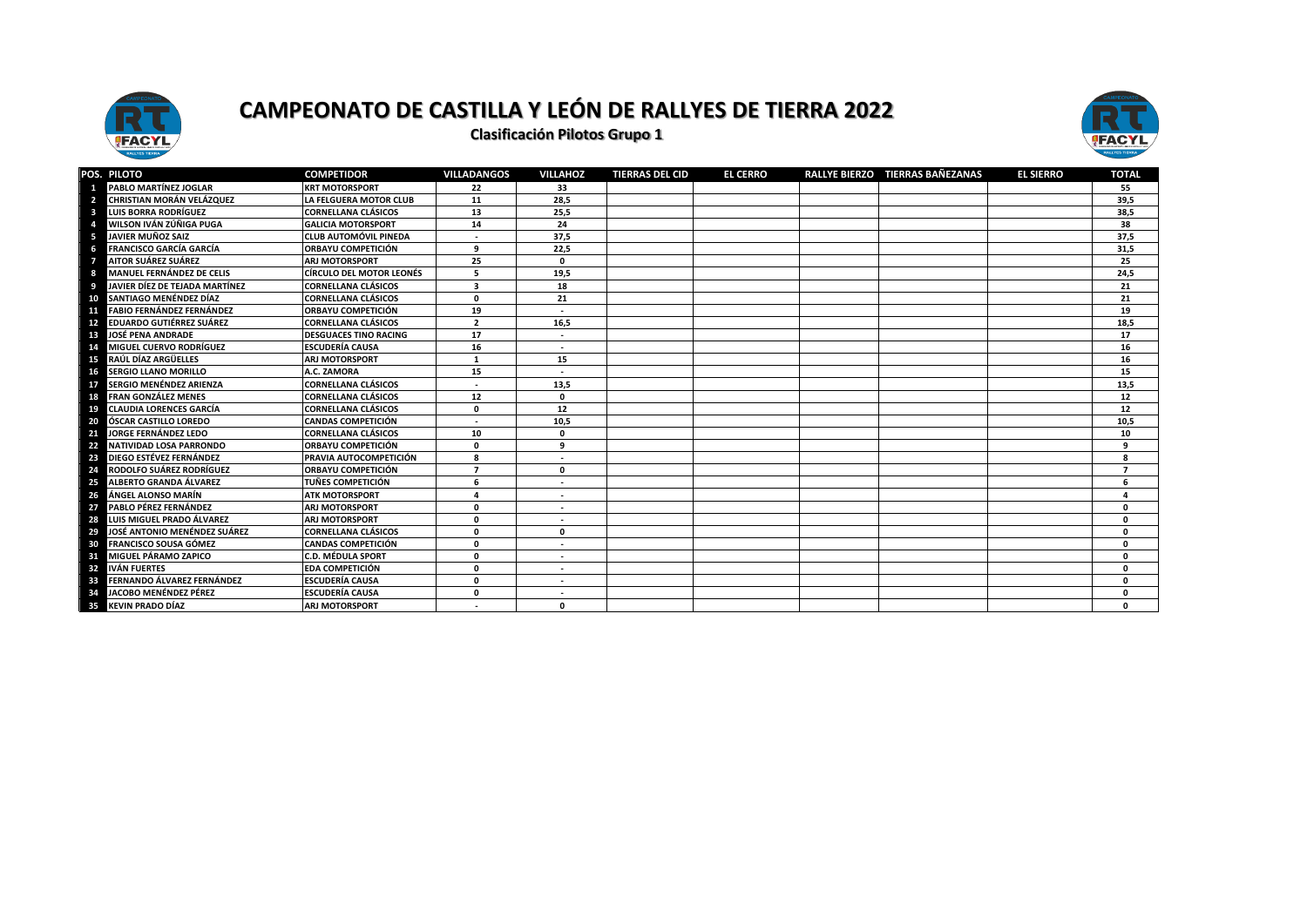



|    | POS. COPILOTO                      | <b>COMPETIDOR</b>               | <b>VILLADANGOS</b> | <b>VILLAHOZ</b>          | <b>TIERRAS DEL CID</b> | <b>EL CERRO</b> | RALLYE BIERZO TIERRAS BAÑEZANAS | <b>EL SIERRO</b> | <b>TOTAL</b>   |
|----|------------------------------------|---------------------------------|--------------------|--------------------------|------------------------|-----------------|---------------------------------|------------------|----------------|
|    | <b>BEATRIZ LOIS QUINTELA</b>       | <b>KRT MOTORSPORT</b>           | 22                 | 33                       |                        |                 |                                 |                  | 55             |
|    | ALEJANDRO MARTÍNEZ PÉREZ           | LA FELGUERA MOTOR CLUB          | 11                 | 28,5                     |                        |                 |                                 |                  | 39,5           |
| т  | ALEJANDRO FERNÁNDEZ ARECES         | <b>CORNELLANA CLÁSICOS</b>      | 13                 | 25,5                     |                        |                 |                                 |                  | 38,5           |
|    | ALBERTO MORÁN NIETO                | <b>GALICIA MOTORSPORT</b>       | 14                 | 24                       |                        |                 |                                 |                  | 38             |
|    | JAREN A. CAZALLAS RAMÍREZ          | <b>CLUB AUTOMÓVIL PINEDA</b>    |                    | 37,5                     |                        |                 |                                 |                  | 37,5           |
|    | JACOBO ZAMARRA MACHADO             | ORBAYU COMPETICIÓN              | 9                  | 22,5                     |                        |                 |                                 |                  | 31,5           |
|    | JONATHÁN GARCÍA SUÁREZ             | <b>ARJ MOTORSPORT</b>           | 25                 | $\mathbf 0$              |                        |                 |                                 |                  | 25             |
|    | RAÚL FERNÁNDEZ DÍAZ                | <b>CÍRCULO DEL MOTOR LEONÉS</b> | 5                  | 19,5                     |                        |                 |                                 |                  | 24,5           |
|    | <b>CHRISTIAN MENÉNDEZ GONZÁLEZ</b> | <b>CORNELLANA CLÁSICOS</b>      | 3                  | 18                       |                        |                 |                                 |                  | 21             |
| 10 | <b>ALBERTO MARTÍNEZ BUSTELO</b>    | <b>CORNELLANA CLÁSICOS</b>      | $\mathbf{0}$       | 21                       |                        |                 |                                 |                  | 21             |
| 11 | <b>ROBERTO CORRAL MATILLA</b>      | <b>ORBAYU COMPETICIÓN</b>       | 19                 |                          |                        |                 |                                 |                  | 19             |
| 12 | LUCÍA REGOS PEÑA                   | <b>DESGUACES TINO RACING</b>    | 17                 |                          |                        |                 |                                 |                  | 17             |
| 13 | <b>DAVID ALBUEME BORRA</b>         | <b>CORNELLANA CLÁSICOS</b>      |                    | 16,5                     |                        |                 |                                 |                  | 16,5           |
| 14 | <b>ESTEFANIA CORTINA DEL RÍO</b>   | <b>ESCUDERÍA CAUSA</b>          | 16                 |                          |                        |                 |                                 |                  | 16             |
| 15 | <b>SERGIO NIETO HEVIA</b>          | <b>ARJ MOTORSPORT</b>           |                    | 15                       |                        |                 |                                 |                  | 16             |
| 16 | <b>ANDREA COLINAS GUTIÉRREZ</b>    | A.C. ZAMORA                     | 15                 |                          |                        |                 |                                 |                  | 15             |
| 17 | MIGUEL PERTIERRA SUÁREZ            | <b>CORNELLANA CLÁSICOS</b>      |                    | 13,5                     |                        |                 |                                 |                  | 13,5           |
| 18 | <b>PAULA MENES</b>                 | <b>CORNELLANA CLÁSICOS</b>      | 12                 |                          |                        |                 |                                 |                  | 12             |
| 19 | FERNANDO ÁLVAREZ FERNÁNDEZ         | <b>CORNELLANA CLÁSICOS</b>      |                    | 12                       |                        |                 |                                 |                  | 12             |
| 20 | FÉLIX SÁNCHEZ CASTELLANO           | <b>CANDAS COMPETICIÓN</b>       |                    | 10,5                     |                        |                 |                                 |                  | 10,5           |
| 21 | LEOPOLDO IGLESIA POCH              | <b>CORNELLANA CLÁSICOS</b>      | 10                 | $\mathbf{0}$             |                        |                 |                                 |                  | 10             |
| 22 | CHRISTIAN NORIEGA LÓPEZ            | <b>ORBAYU COMPETICIÓN</b>       | 0                  | 9                        |                        |                 |                                 |                  | 9              |
| 23 | JOSÉ LUIS SÁNCHEZ PÉREZ            | PRAVIA AUTOCOMPETICIÓN          | 8                  |                          |                        |                 |                                 |                  | 8              |
| 24 | JOSÉ MANUEL PÉREZ MÉNDEZ           | <b>ORBAYU COMPETICIÓN</b>       | $\overline{7}$     | $\mathbf{0}$             |                        |                 |                                 |                  | $\overline{7}$ |
| 25 | IVÁN MENÉNDEZ GARCÍA               | <b>TUÑES COMPETICIÓN</b>        | 6                  |                          |                        |                 |                                 |                  | 6              |
| 26 | <b>CARLOS SÁNCHEZ LLAGOSTERA</b>   | <b>ATK MOTORSPORT</b>           | 4                  | $\overline{\phantom{a}}$ |                        |                 |                                 |                  | $\overline{4}$ |
| 27 | PABLO PADILLA RODRÍGUEZ            | <b>CORNELLANA CLÁSICOS</b>      | $\overline{2}$     | $\overline{\phantom{a}}$ |                        |                 |                                 |                  | $\overline{2}$ |
| 28 | IVÁN MUÑIZ PESQUERA                | <b>ARJ MOTORSPORT</b>           | 0                  | $\overline{\phantom{a}}$ |                        |                 |                                 |                  | $\mathbf{0}$   |
| 29 | <b>DAVID PARRONDO PELÁEZ</b>       | <b>CORNELLANA CLÁSICOS</b>      | 0                  | $\sim$                   |                        |                 |                                 |                  | $\mathbf{0}$   |
| 30 | ADRIÁN PÉREZ FERNÁNDEZ             | <b>ARJ MOTORSPORT</b>           | $\mathbf{0}$       | $\mathbf{0}$             |                        |                 |                                 |                  | $\mathbf{0}$   |
| 31 | <b>MANUEL CASTAÑO BRAVO</b>        | <b>CORNELLANA CLÁSICOS</b>      | $\mathbf{0}$       | $\mathbf 0$              |                        |                 |                                 |                  | $\Omega$       |
| 32 | DAVID SUÁREZ DÍAZ                  | <b>CANDAS COMPETICIÓN</b>       | 0                  |                          |                        |                 |                                 |                  | $\mathbf{0}$   |
| 33 | IVÁN ÁLVAREZ DÍAZ                  | <b>C.D. MÉDULA SPORT</b>        | 0                  |                          |                        |                 |                                 |                  | $\mathbf 0$    |
| 34 | <b>ALEXIA FUERTES</b>              | <b>EDA COMPETICIÓN</b>          | 0                  |                          |                        |                 |                                 |                  | $\Omega$       |
| 35 | <b>ALBERTO CUERVO RODRÍGUEZ</b>    | <b>ESCUDERÍA CAUSA</b>          | 0                  |                          |                        |                 |                                 |                  | $\mathbf 0$    |
| 36 | <b>ÓSCAR BOBES LÓPEZ</b>           | <b>ESCUDERÍA CAUSA</b>          | 0                  |                          |                        |                 |                                 |                  | $\mathbf{0}$   |
| 37 | <b>MARCOS GONZÁLEZ ÁLVAREZ</b>     | <b>CORNELLANA CLÁSICOS</b>      |                    | $\mathbf{0}$             |                        |                 |                                 |                  | $\Omega$       |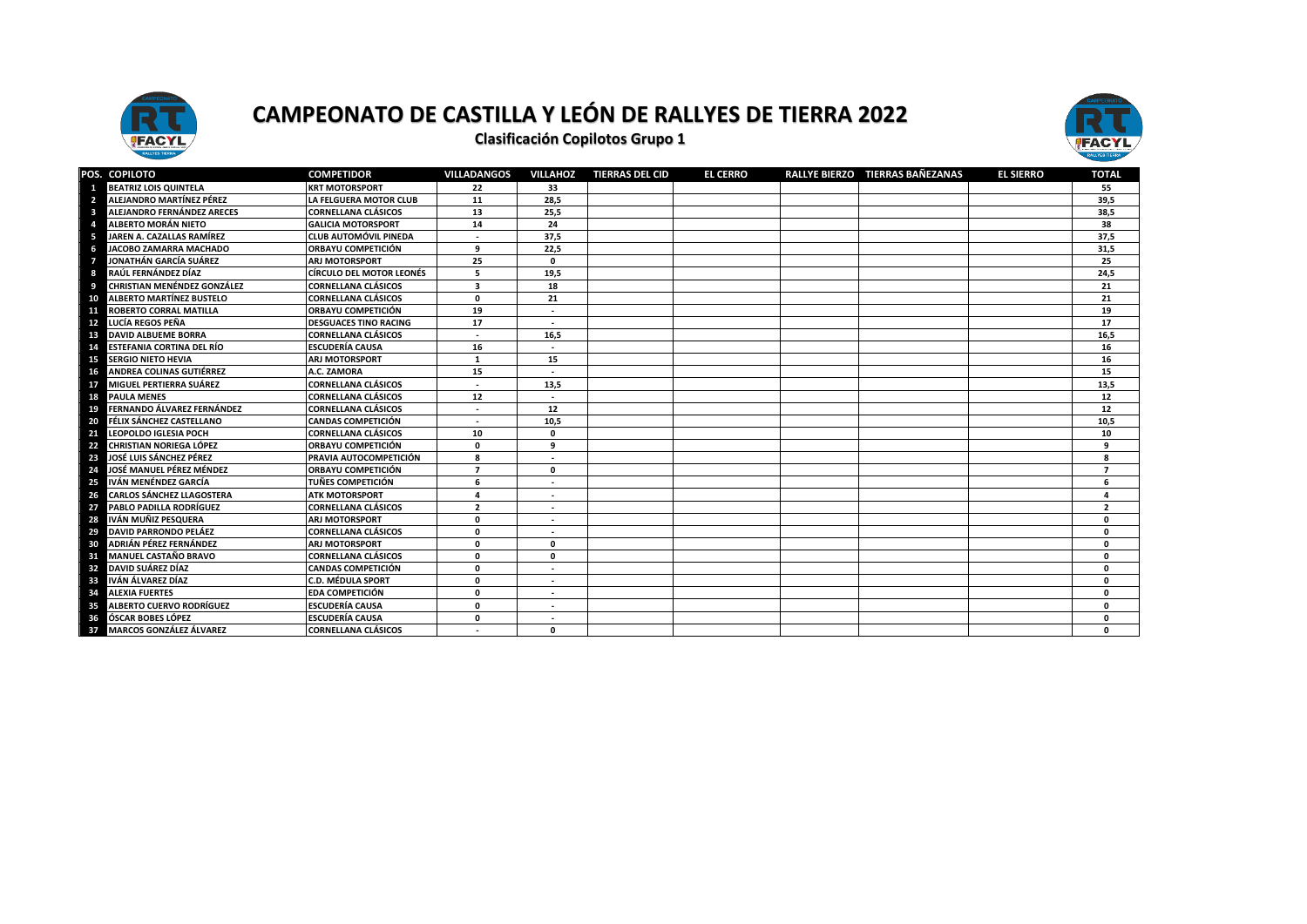



|                | POS. PILOTO                         | <b>COMPETIDOR</b>            | <b>VILLADANGOS</b>       | <b>VILLAHOZ</b>          | <b>TIERRAS DEL CID</b> | <b>EL CERRO</b> | RALLYE BIERZO TIERRAS BAÑEZANAS | <b>EL SIERRO</b> | <b>TOTAL</b> |
|----------------|-------------------------------------|------------------------------|--------------------------|--------------------------|------------------------|-----------------|---------------------------------|------------------|--------------|
|                | VÍCTOR PEÑA ALCOBA                  | <b>ATK MOTORSPORT</b>        | 25                       | 28,5                     |                        |                 |                                 |                  | 53,5         |
| $\overline{2}$ | <b>CHRISTIAN URBAN CASTRO</b>       | <b>CLUB AUTOMÓVIL PINEDA</b> | 19                       | 33                       |                        |                 |                                 |                  | 52           |
| 3              | <b>VÍCTOR MIGUEL JAMBRINA</b>       | A.C. ZAMORA                  | 14                       | 24                       |                        |                 |                                 |                  | 38           |
|                | <b>JORGE GARCÍA ÁLVAREZ</b>         | C.D. MÉDULA SPORT            | . .                      | 37.5                     |                        |                 |                                 |                  | 37,5         |
| -5             | <b>JAVIER GUTIÉRREZ SERRANO</b>     | <b>ATK MOTORSPORT</b>        | $\overline{\phantom{a}}$ | 25,5                     |                        |                 |                                 |                  | 25,5         |
|                | JOSÉ MIGUEL SANZ DE ACEDO CABALLERO | <b>CLUB AUTOMÓVIL PINEDA</b> | . .                      | 22,5                     |                        |                 |                                 |                  | 22,5         |
|                | PABLO CASTELOS CASTRO               | <b>ATK MOTORSPORT</b>        | 22                       | $\overline{\phantom{a}}$ |                        |                 |                                 |                  | 22           |
|                | 8 NOEL RANCAÑO DÍAZ                 | ARJ MOTORSPORT               | 17                       | $\mathbf{0}$             |                        |                 |                                 |                  | 17           |
|                | 9 JESÚS PANIZO MORO                 | C.D. MÉDULA SPORT            | 16                       | $\overline{\phantom{a}}$ |                        |                 |                                 |                  | 16           |
|                | 10 IGOR PRIETO MESA                 | <b>ARJ MOTORSPORT</b>        | 15                       |                          |                        |                 |                                 |                  | 15           |
|                | <b>11 JOSÉ BECERRA ÁLVAREZ</b>      | <b>LACIANA MOTOR</b>         | 13                       | $\overline{\phantom{0}}$ |                        |                 |                                 |                  | 13           |
|                | 12 ISMAEL MÉNDEZ ALONSO             | LA FELGUERA MOTOR CLUB       | 12                       | $\overline{\phantom{a}}$ |                        |                 |                                 |                  | 12           |
|                | <b>18 NOEL LÓPEZ COTO</b>           | <b>EDA COMPETICIÓN</b>       | 11                       | $\overline{\phantom{a}}$ |                        |                 |                                 |                  | 11           |
|                | 14 MANOLO SECADES ÁLVAREZ           | ARJ MOTORSPORT               | 10                       | $\overline{\phantom{a}}$ |                        |                 |                                 |                  | 10           |
|                | <b>15</b> DANIEL SÁNCHEZ SUÁREZ     | CORNELLANA CLÁSICOS          | $\Omega$                 | $\overline{\phantom{a}}$ |                        |                 |                                 |                  | 0            |
|                | 16 DAVID URBAN CASTRO               | <b>CLUB AUTOMÓVIL PINEDA</b> |                          | $\Omega$                 |                        |                 |                                 |                  | 0            |
|                | <b>IV DIEGO JUÁREZ BERTOLÍN</b>     | <b>CLUB AUTOMÓVIL PINEDA</b> |                          | 0                        |                        |                 |                                 |                  | 0            |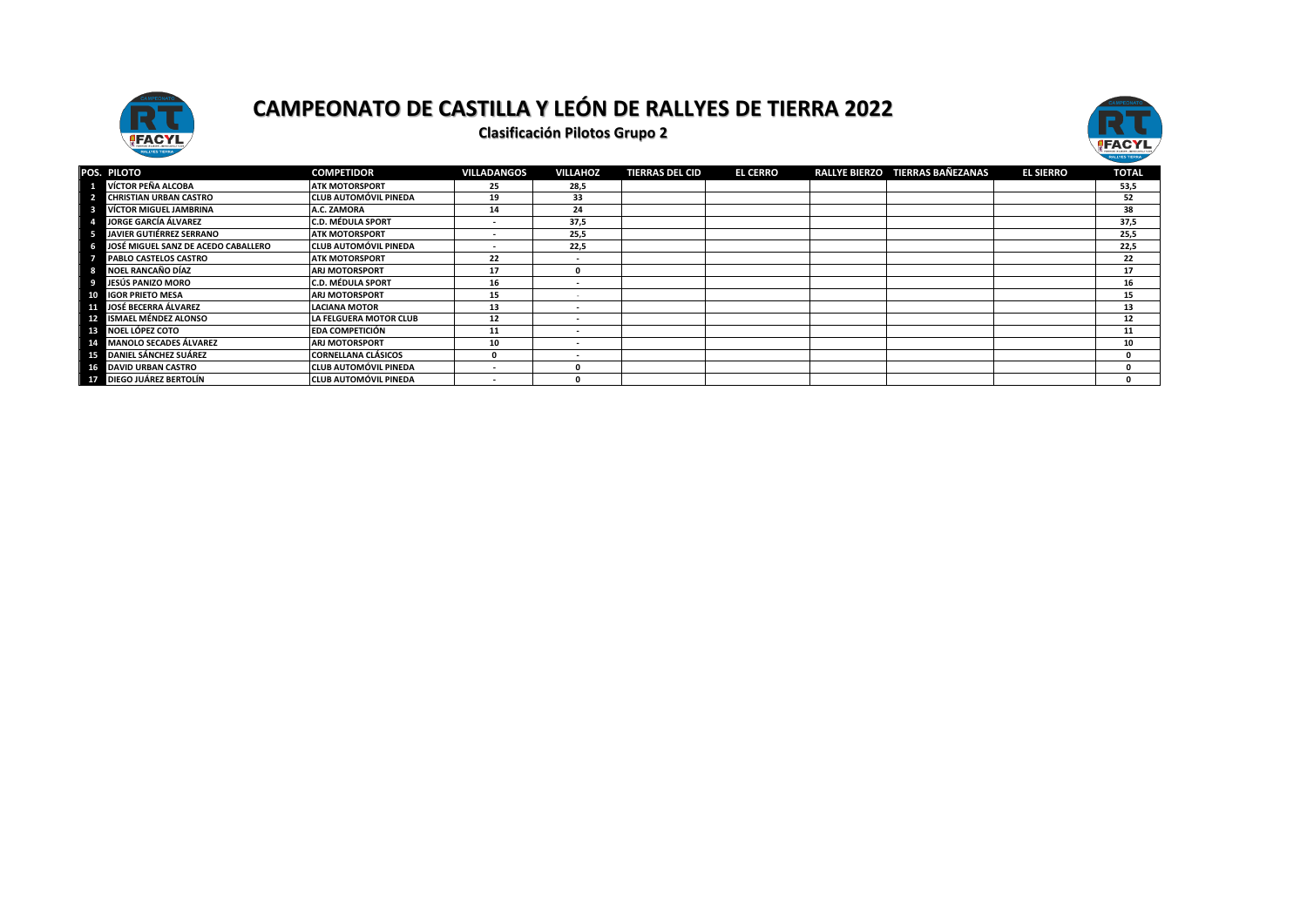





|    | POS. COPILOTO                     | <b>COMPETIDOR</b>            | <b>VILLADANGOS</b> | <b>VILLAHOZ</b>          | <b>TIERRAS DEL CID</b> | <b>EL CERRO</b> | RALLYE BIERZO TIERRAS BAÑEZANAS | <b>EL SIERRO</b> | <b>TOTAL</b> |
|----|-----------------------------------|------------------------------|--------------------|--------------------------|------------------------|-----------------|---------------------------------|------------------|--------------|
|    | <b>1 SERGIO PÉREZ FERNÁNDEZ</b>   | <b>ATK MOTORSPORT</b>        | 25                 | 28,5                     |                        |                 |                                 |                  | 53,5         |
|    | <b>JAIRO VEGA URBAN</b>           | <b>CLUB AUTOMÓVIL PINEDA</b> | 19                 | 33                       |                        |                 |                                 |                  | 52           |
| -8 | DAVID REY ANTÓN                   | <b>ATK MOTORSPORT</b>        | 22                 | 25,5                     |                        |                 |                                 |                  | 47,5         |
|    | <b>JAVIER GARCÍA MAYO</b>         | <b>C.D. MÉDULA SPORT</b>     |                    | 37,5                     |                        |                 |                                 |                  | 37,5         |
| 5  | ANDREA DA SILVA FERNÁNDEZ         | AUTOMÓVIL CLUB ZAMORA        |                    | 24                       |                        |                 |                                 |                  | 24           |
| 6  | <b>ROBERTO NEBREDA ARNÁIZ</b>     | <b>CLUB AUTOMÓVIL PINEDA</b> |                    | 22,5                     |                        |                 |                                 |                  | 22,5         |
|    | ÁNGEL MARIÑO VILLAR               | <b>ARJ MOTORSPORT</b>        | 17                 | 0                        |                        |                 |                                 |                  | 17           |
| 8  | <b>MANUEL MANCEÑIDO FERNÁNDEZ</b> | <b>C.D. MÉDULA SPORT</b>     | 16                 | $\overline{\phantom{a}}$ |                        |                 |                                 |                  | 16           |
| 9  | <b>DANIEL LILLO MARTÍNEZ</b>      | <b>ARJ MOTORSPORT</b>        | 15                 | $\overline{\phantom{a}}$ |                        |                 |                                 |                  | 15           |
|    | 10 CHRISTIAN ESCRIBANO MULAS      | A.C. ZAMORA                  | 14                 | $\overline{\phantom{a}}$ |                        |                 |                                 |                  | 14           |
|    | <b>11 MAYTE ARROYO RIVAS</b>      | <b>LACIANA MOTOR</b>         | 13                 | $\overline{\phantom{a}}$ |                        |                 |                                 |                  | 13           |
|    | 12 MAIKEL REBOLLO RODRÍGUEZ       | LA FELGUERA MOTOR CLUB       | 12                 | $\overline{\phantom{a}}$ |                        |                 |                                 |                  | 12           |
|    | <b>IE LUIS F. ÁLVAREZ-CASCOS</b>  | <b>EDA COMPETICIÓN</b>       | 11                 | $\overline{\phantom{a}}$ |                        |                 |                                 |                  | 11           |
|    | 14 ROBERTO RODRÍGUEZ GONZÁLEZ     | <b>ARJ MOTORSPORT</b>        | 10                 | $\overline{\phantom{a}}$ |                        |                 |                                 |                  | 10           |
|    | 15 JORGE MIRANDA DE LA VALLINA    | <b>CORNELLANA CLÁSICOS</b>   | 0                  | $\overline{\phantom{a}}$ |                        |                 |                                 |                  |              |
|    | 16 DIEGO NÚÑEZ GARCÍA             | <b>CLUB AUTOMÓVIL PINEDA</b> |                    | 0                        |                        |                 |                                 |                  |              |
|    | 17 JESÚS HERAS SALDAÑA            | <b>CLUB AUTOMÓVIL PINEDA</b> |                    | 0                        |                        |                 |                                 |                  |              |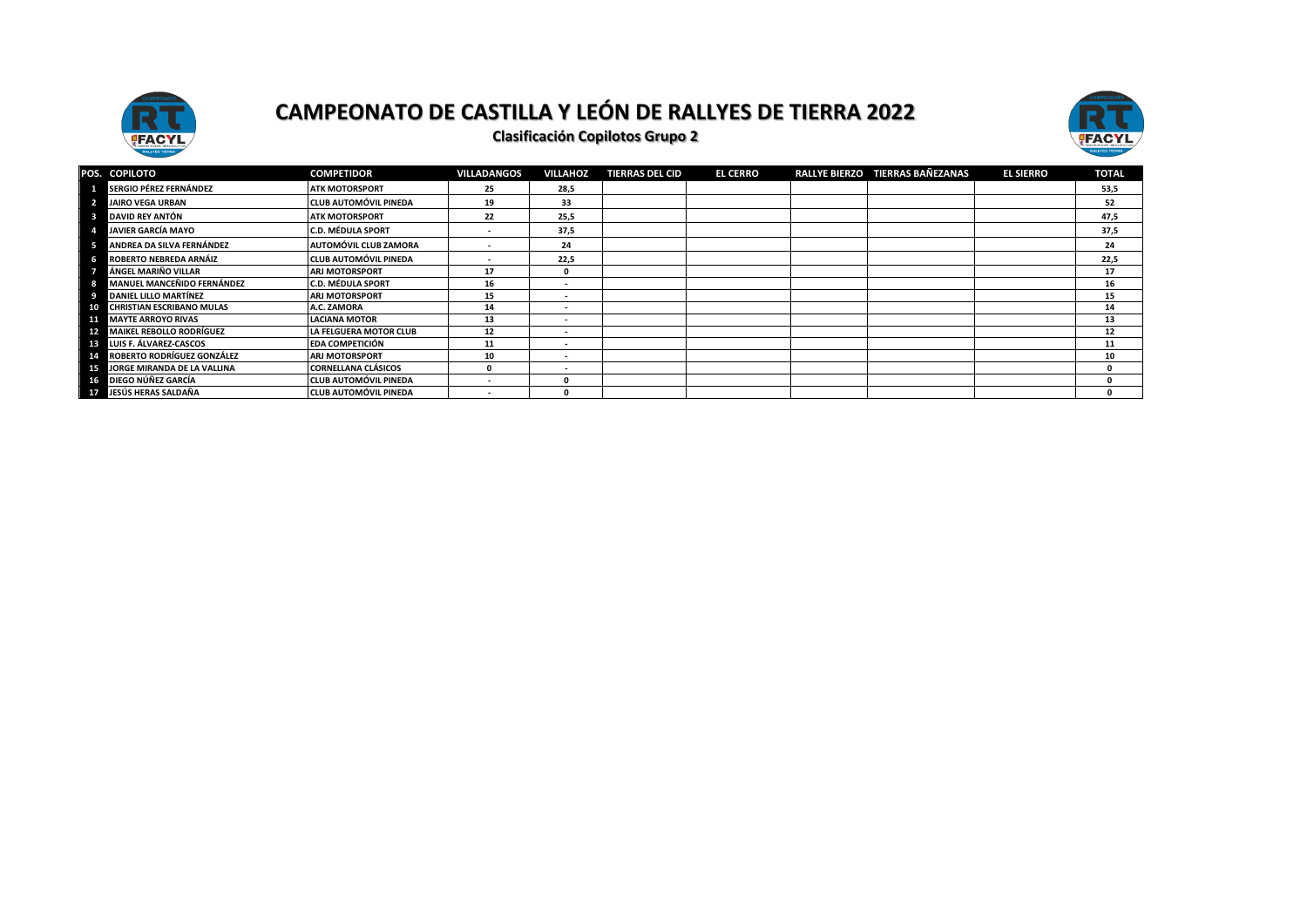



|    | POS. PILOTO                        | <b>COMPETIDOR</b>               | <b>VILLADANGOS</b> | <b>VILLAHOZ</b> | <b>TIERRAS DEL CID</b> | <b>EL CERRO</b> | <b>RALLYE BIERZO</b> | <b>TIERRAS BAÑEZANAS</b> | <b>EL SIERRO</b> | <b>TOTAL</b> |
|----|------------------------------------|---------------------------------|--------------------|-----------------|------------------------|-----------------|----------------------|--------------------------|------------------|--------------|
|    | JAVIER RODRÍGUEZ DOMÍNGUEZ         | <b>CÍRCULO DEL MOTOR LEONÉS</b> | 25                 | 37,5            |                        |                 |                      |                          |                  | 62,5         |
|    | JORGE GONZÁLEZ PÉREZ               | <b>C.D. MÉDULA SPORT</b>        | 22                 | 33              |                        |                 |                      |                          |                  | 55           |
|    | ÁLVARO MORAL ACINAS                | <b>AUTOMÓVIL CLUB MIRANDÉS</b>  |                    | 28,5            |                        |                 |                      |                          |                  | 28,5         |
|    | <b>ABELARDO BARRIGA MARTÍNEZ</b>   | <b>CLUB AUTOMÓVIL PINEDA</b>    |                    | 25,5            |                        |                 |                      |                          |                  | 25,5         |
|    | <b>MIGUEL ROCANDIO ANTÓN</b>       | <b>AUTOMOTO SORIA</b>           |                    | 24              |                        |                 |                      |                          |                  | 24           |
|    | DIEGO MARTÍNEZ GARCÍA              | <b>CLUB AUTOMÓVIL PINEDA</b>    |                    | 22,5            |                        |                 |                      |                          |                  | 22,5         |
|    | <b>JORGE GARCÍA ÁLVAREZ</b>        | <b>C.D. MÉDULA SPORT</b>        | 19                 | . .             |                        |                 |                      |                          |                  | 19           |
|    | <b>IMANOL ROMÁN MARTÍNEZ</b>       | <b>C.D. MÉDULA SPORT</b>        | -17                |                 |                        |                 |                      |                          |                  | 17           |
|    | RUBÉN URÍA MARBÁN                  | <b>CÍRCULO DEL MOTOR LEONÉS</b> | 16                 |                 |                        |                 |                      |                          |                  | 16           |
|    | 10 JOSÉ I. GARCÍA CARNERO          | <b>CÍRCULO DEL MOTOR LEONÉS</b> | 15                 |                 |                        |                 |                      |                          |                  | 15           |
| 11 | <b>DIEGO FIDALGO RODRÍGUEZ</b>     | <b>ATK MOTORSPORT</b>           | 14                 | . .             |                        |                 |                      |                          |                  | 14           |
|    | 12 MANUEL GARCÍA GONZÁLEZ          | CÍRCULO DEL MOTOR LEONÉS        | 13                 |                 |                        |                 |                      |                          |                  | 13           |
|    | <b>FRENCIA SAÚL VALBUENA PRADO</b> | <b>CÍRCULO DEL MOTOR LEONÉS</b> | 12                 | . .             |                        |                 |                      |                          |                  | 12           |
|    | <b>ELE ERIC ALONSO BERMEJO</b>     | <b>ATK MOTORSPORT</b>           | 11                 |                 |                        |                 |                      |                          |                  | 11           |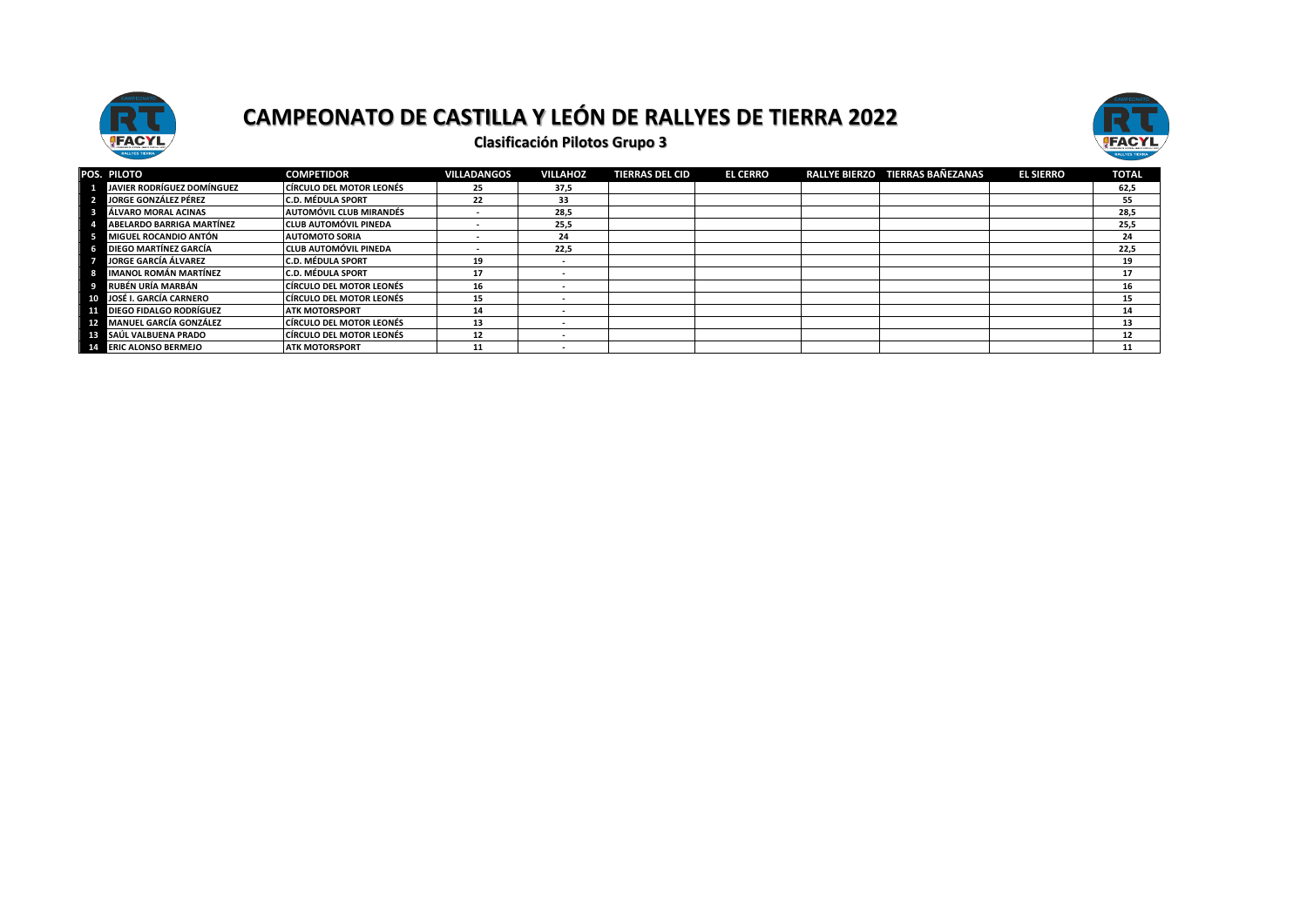



|    | POS. COPILOTO                         | <b>COMPETIDOR</b>               | <b>VILLADANGOS</b> | <b>VILLAHOZ</b>          | <b>TIERRAS DEL CID</b> | <b>EL CERRO</b> | RALLYE BIERZO TIERRAS BAÑEZANAS | <b>EL SIERRO</b> | <b>TOTAL</b> |
|----|---------------------------------------|---------------------------------|--------------------|--------------------------|------------------------|-----------------|---------------------------------|------------------|--------------|
|    | <b>DIEGO SIERRA VALENZUELA</b>        | <b>CÍRCULO DEL MOTOR LEONÉS</b> | 25                 | 37.5                     |                        |                 |                                 |                  | 62,5         |
|    | 2 SORAYA PÉREZ ARIAS                  | <b>C.D. MÉDULA SPORT</b>        |                    | 33                       |                        |                 |                                 |                  | 33           |
|    | PABLO GUTIÉRREZ MANSO                 | <b>AUTOMÓVIL CLUB MIRANDÉS</b>  |                    | 28.5                     |                        |                 |                                 |                  | 28,5         |
|    | <b>FRANCISCO GARMENDIA PEÑA</b>       | <b>CLUB AUTOMÓVIL PINEDA</b>    |                    | 25,5                     |                        |                 |                                 |                  | 25,5         |
| -5 | ÁLVARO ROCANDIO ANTÓN                 | <b>CLUB AUTOMÓVIL PINEDA</b>    |                    | 24                       |                        |                 |                                 |                  | 24           |
| 6  | <b>GONZALO BLANCO ALONSO</b>          | <b>CLUB AUTOMÓVIL PINEDA</b>    |                    | 22,5                     |                        |                 |                                 |                  | 22,5         |
|    | JESÚS RUBIO MIELGO                    | <b>C.D. MÉDULA SPORT</b>        | 22                 | $\sim$                   |                        |                 |                                 |                  | 22           |
| 8  | <b>JAVIER GARCÍA MAYO</b>             | <b>C.D. MÉDULA SPORT</b>        | 19                 |                          |                        |                 |                                 |                  | 19           |
| 9  | <b>GUILLERMO RODRÍGUEZ GARCÍA</b>     | <b>C.D. MÉDULA SPORT</b>        | 17                 |                          |                        |                 |                                 |                  | 17           |
| 10 | <b>HIGINIO URÍA MARBÁN</b>            | <b>CÍRCULO DEL MOTOR LEONÉS</b> | 16                 | $\overline{\phantom{a}}$ |                        |                 |                                 |                  | 16           |
|    | <b>FFI</b> RAQUEL RODRÍGUEZ GALLEGO   | <b>CÍRCULO DEL MOTOR LEONÉS</b> | 15                 | $\overline{\phantom{a}}$ |                        |                 |                                 |                  | 15           |
|    | <b>FP4</b> VERÓNICA ALEGRE ÁLVAREZ    | <b>ATK MOTORSPORT</b>           | 14                 | $\overline{\phantom{a}}$ |                        |                 |                                 |                  | 14           |
|    | <b>13 LAURA GONZÁLEZ ARIAS</b>        | CÍRCULO DEL MOTOR LEONÉS        | 13                 | $\overline{\phantom{a}}$ |                        |                 |                                 |                  | 13           |
|    | <b>14 PATRICIA GARCÍA JUÁREZ</b>      | <b>CÍRCULO DEL MOTOR LEONÉS</b> | 12                 | $\overline{\phantom{a}}$ |                        |                 |                                 |                  | 12           |
|    | <b>15 SERGIO ESCALONILLA MARTÍNEZ</b> | <b>ATK MOTORSPORT</b>           | 11                 |                          |                        |                 |                                 |                  | 11           |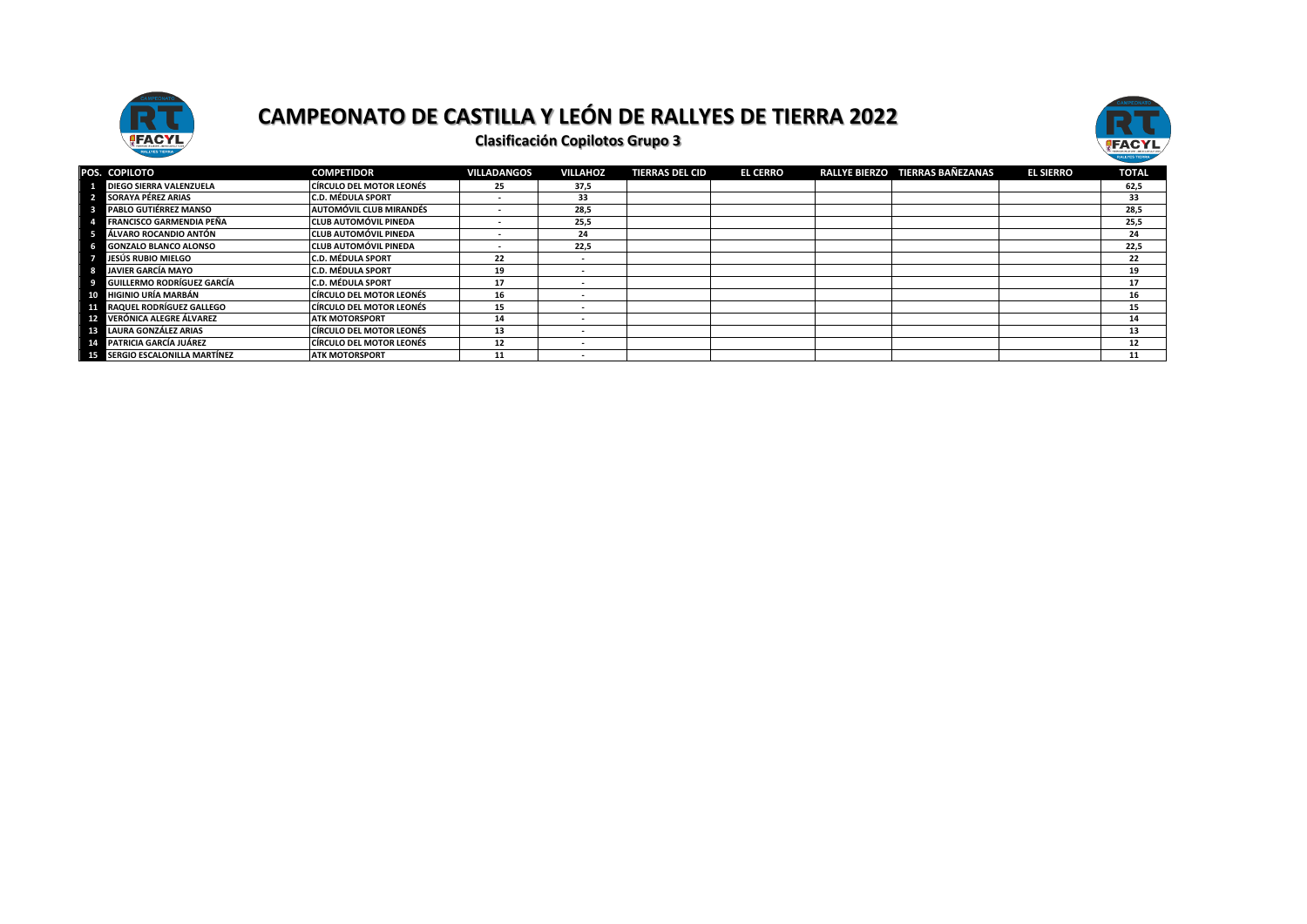



| POS. PILOTO                     | <b>COMPETIDOR</b>              | VILLADANGOS | <b>VILLAHOZ</b> | <b>TIERRAS DEL CID</b> | <b>EL CERRO</b> | <b>RALLYE BIERZO</b> | TIERRAS BAÑEZANAS | <b>EL SIERRO</b> | <b>TOTAL</b> |
|---------------------------------|--------------------------------|-------------|-----------------|------------------------|-----------------|----------------------|-------------------|------------------|--------------|
| ALBERTO J. ENRÍQUEZ MANZANO     | A.C. ZAMORA                    | 25          | 28,5            |                        |                 |                      |                   |                  | 53,5         |
| EFRÉN LLARENA SAINZ-AJA         | <b>TEAM RMF TYRES</b>          |             | 37,5            |                        |                 |                      |                   |                  | 37,5         |
| <b>JAVIER GUTIÉRREZ SERRANO</b> | <b>ATK MOTORSPORT</b>          |             | 33              |                        |                 |                      |                   |                  | 33           |
| JESÚS SANTILLÁN PEDROSA         | AUTOMÓVIL CLUB MIRANDÉS        |             | 25,5            |                        |                 |                      |                   |                  | 25.5         |
| <b>ALBERTO ALLER BLANCO</b>     | <b>C.D. MÉDULA SPORT</b>       | 22          |                 |                        |                 |                      |                   |                  | 22           |
| ÁLVARO FUERTES PUERTA           | <b>ATK MOTORSPORT</b>          | 19          |                 |                        |                 |                      |                   |                  | 19           |
| <b>GERMÁN MARCOS PAYERO</b>     | <b>ATK MOTORSPORT</b>          | 17          |                 |                        |                 |                      |                   |                  | 17           |
| DANIEL GARCÍA MERINO            | <b>CORNELLANA CLÁSICOS</b>     | 16          |                 |                        |                 |                      |                   |                  | 16           |
| DAVID GONZÁLEZ VÁZQUEZ          | <b>CONGOSTRA TEAM SANXENXO</b> |             |                 |                        |                 |                      |                   |                  |              |
| 10 JOSÉ MARÍA OTERO CASADO      | <b>ATK MOTORSPORT</b>          |             |                 |                        |                 |                      |                   |                  |              |
| <b>DAVID FRANCO GUTIÉRREZ</b>   | <b>BOXESCARS COMPETICIÓN</b>   |             |                 |                        |                 |                      |                   |                  |              |
| <b>AINGERU CASTRO ZABALLA</b>   | <b>SARDARA</b>                 |             |                 |                        |                 |                      |                   |                  |              |
| <b>MARIANO COLINA GARCÍA</b>    | PE FLASH                       |             |                 |                        |                 |                      |                   |                  |              |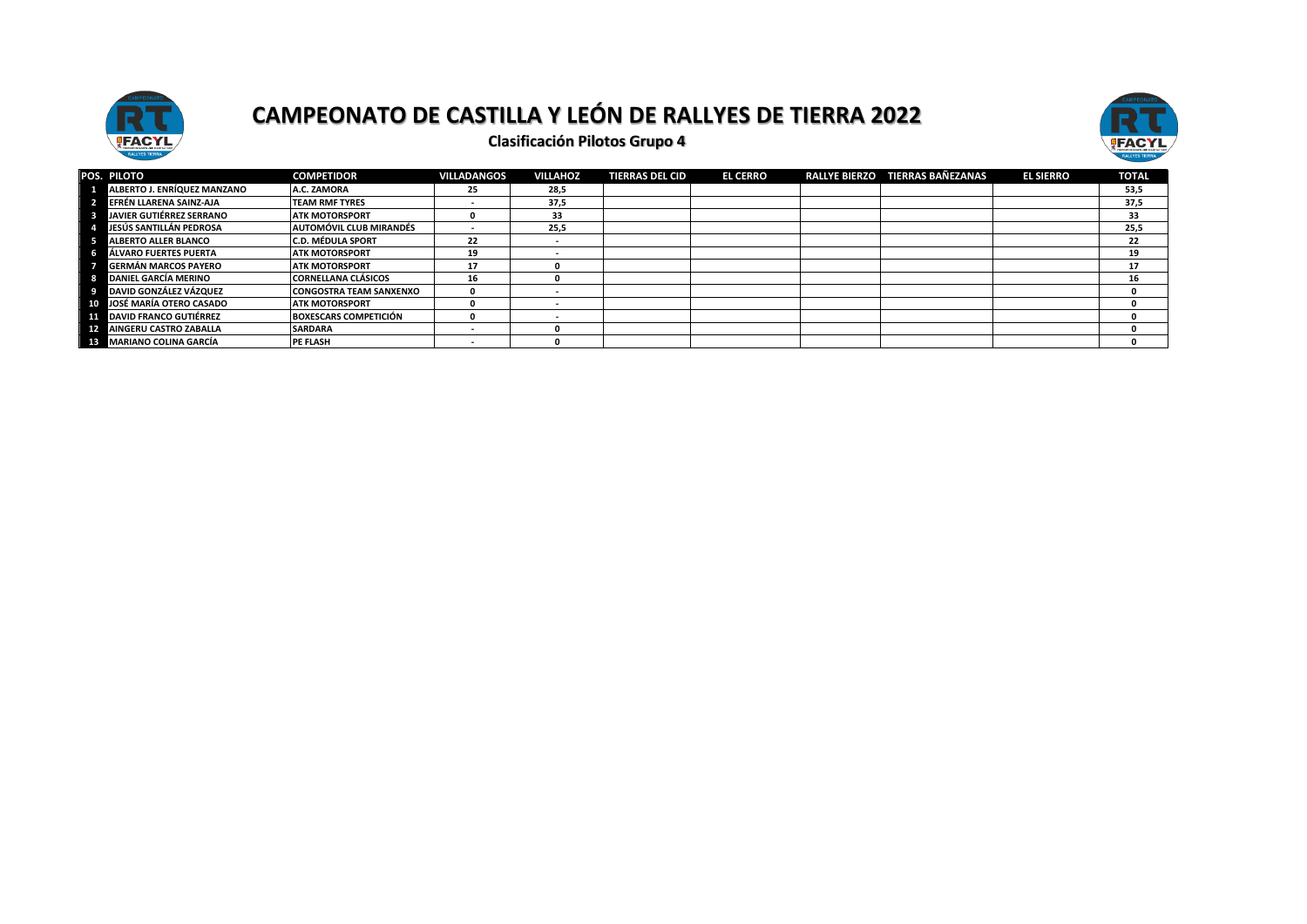



| POS. COPILOTO                     | <b>COMPETIDOR</b>              | <b>VILLADANGOS</b> | <b>VILLAHOZ</b>          | <b>TIERRAS DEL CID</b> | <b>EL CERRO</b> | <b>RALLYE BIERZO</b> | <b>TIERRAS BAÑEZANAS</b> | <b>EL SIERRO</b> | <b>TOTAL</b> |
|-----------------------------------|--------------------------------|--------------------|--------------------------|------------------------|-----------------|----------------------|--------------------------|------------------|--------------|
| JOSÉ ÁNGEL CUADRADO GARCÍA        | A.C. ZAMORA                    | 25                 | 28,5                     |                        |                 |                      |                          |                  | 53,5         |
| SARA FERNÁNDEZ PALAZUELOS         | <b>TEAM RMF TYRES</b>          | . .                | 37,5                     |                        |                 |                      |                          |                  | 37,5         |
| <b>LJORGE VALDÉS ALLER</b>        | <b>ATK MOTORSPORT</b>          |                    | 33                       |                        |                 |                      |                          |                  | 33           |
| <b>ROBERTO DE MIGUEL CAMARERO</b> | <b>AUTOMÓVIL CLUB MIRANDÉS</b> |                    | 25,5                     |                        |                 |                      |                          |                  | 25.5         |
| <b>CÉSAR ALONSO ABRIL</b>         | <b>C.D. MÉDULA SPORT</b>       | 22                 | $\overline{\phantom{a}}$ |                        |                 |                      |                          |                  | 22           |
| <b>HÉCTOR ÁLVAREZ LÓPEZ</b>       | <b>ATK MOTORSPORT</b>          | 19                 |                          |                        |                 |                      |                          |                  | 19           |
| LÓSCAR PUENTE GARCÍA              | <b>ATK MOTORSPORT</b>          | 17                 |                          |                        |                 |                      |                          |                  | 17           |
| JOSÉ ALFREDO ÁLVAREZ GONZÁLEZ     | <b>CORNELLANA CLÁSICOS</b>     | 16                 |                          |                        |                 |                      |                          |                  | 16           |
| LUIS GASPAR RIAÑO                 | <b>CONGOSTRA TEAM SANXENXO</b> |                    | $\overline{\phantom{a}}$ |                        |                 |                      |                          |                  |              |
| 10 JAIRO ÁLVAREZ                  | <b>ATK MOTORSPORT</b>          |                    |                          |                        |                 |                      |                          |                  |              |
| ADRIÁN ARIAS MARTÍNEZ             | <b>BOXESCARS COMPETICIÓN</b>   |                    |                          |                        |                 |                      |                          |                  |              |
| <b>ALAITZ URKIOLA LIZUNDIA</b>    | <b>SARDARA</b>                 | . .                |                          |                        |                 |                      |                          |                  |              |
| <b>FELIPE SAN JUAN PÉREZ</b>      | <b>PE FLASH</b>                | . .                |                          |                        |                 |                      |                          |                  |              |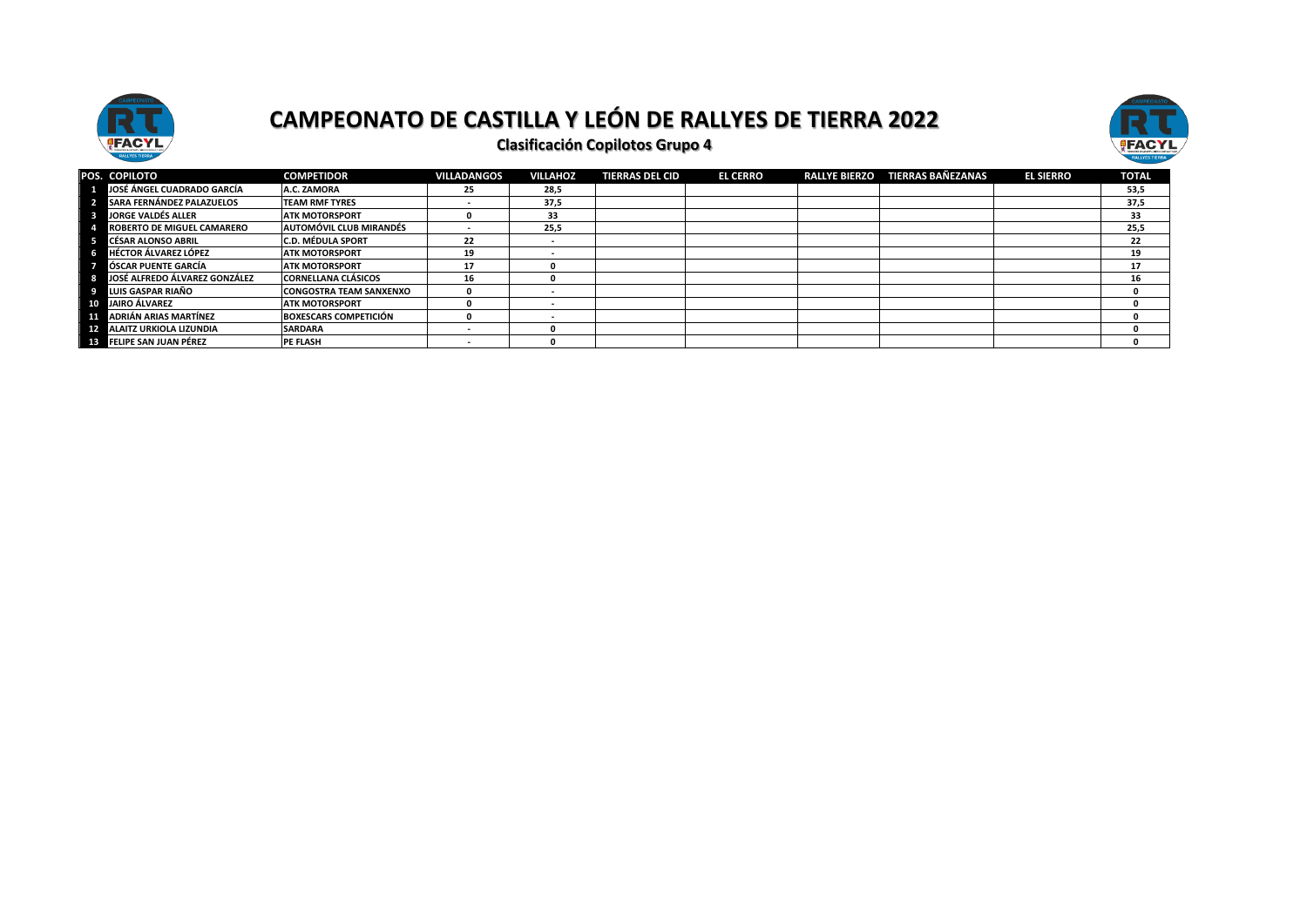



|              | POS. PILOTO                     | <b>COMPETIDOR</b>               | <b>VILLADANGOS</b> | <b>VILLAHOZ</b> | <b>TIERRAS DEL CID</b> | <b>CERRO</b><br>EL ( | <b>YE BIERZO</b><br>RALI | <b>TIERRAS BAÑEZANAS</b> | <b>EL SIERRO</b> | <b>TOTAL</b> |
|--------------|---------------------------------|---------------------------------|--------------------|-----------------|------------------------|----------------------|--------------------------|--------------------------|------------------|--------------|
| <sup>1</sup> | <b>ENRIQUE GRAUPERA ÁLVAREZ</b> | <b>CÍRCULO DEL MOTOR LEONÉS</b> |                    |                 |                        |                      |                          |                          |                  |              |
| - 21         | <b>BENJAMÍN DÍEZ GONZÁLEZ</b>   | <b>CIRCULO DEL MOTOR LEONÉS</b> |                    |                 |                        |                      |                          |                          |                  |              |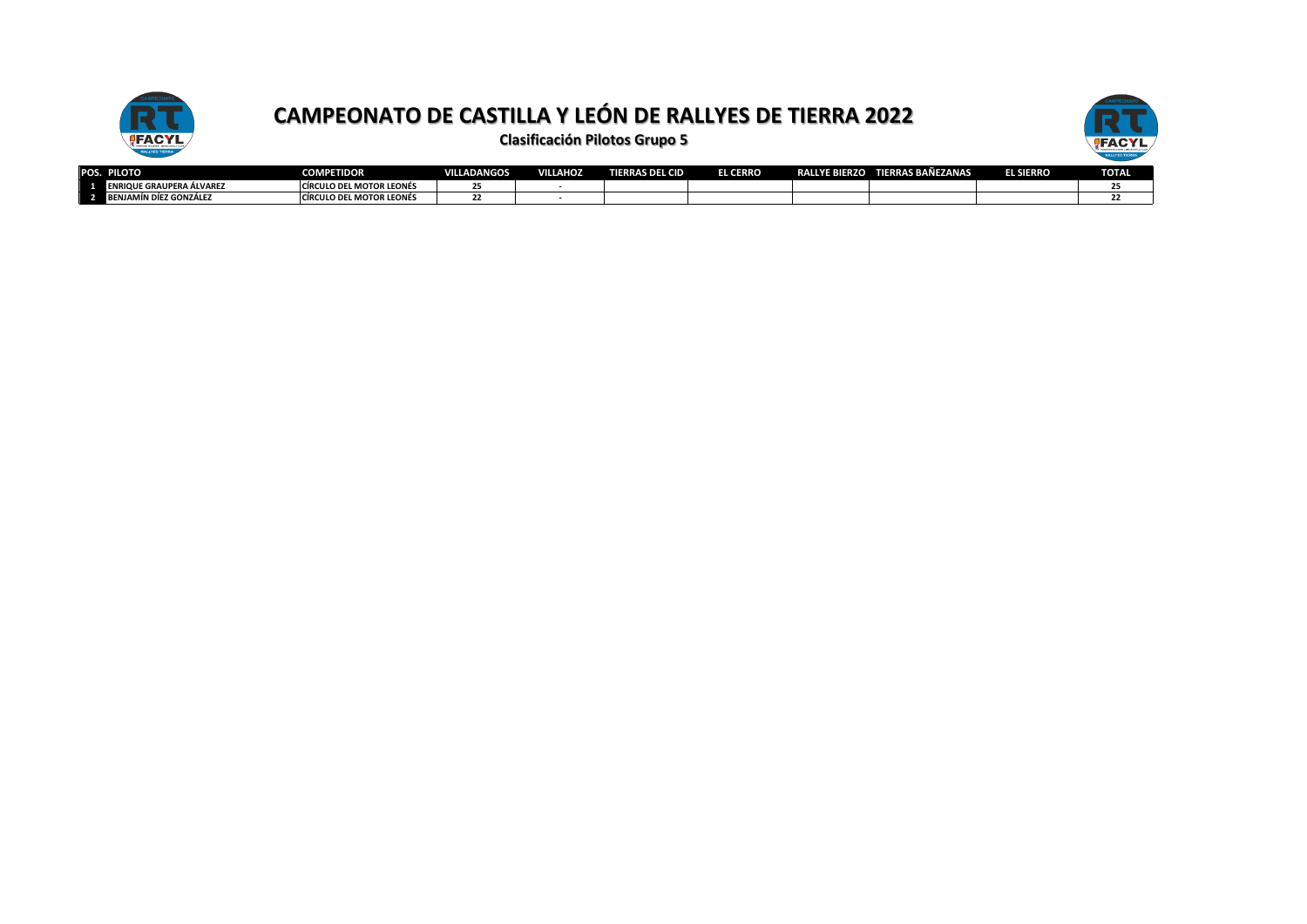



| POS.                     | <b>COPILOTO</b>                             | <b>COMPETIDOR</b>               | <b>VILLADANGOS</b>  | <b>VILLAHOZ</b> | <b>ERRAS DEL CID</b> | <b>EL CERRO</b> | <b>RALLYE BIERZO</b> | <b>TIERRAS BAÑEZANAS</b> | EL SIERRO | <b>TOTAL</b> |
|--------------------------|---------------------------------------------|---------------------------------|---------------------|-----------------|----------------------|-----------------|----------------------|--------------------------|-----------|--------------|
| - 1                      | GISELLE MARTINS OLIVEIRA                    | <b>CIRCULO DEL MOTOR LEONÉS</b> | $\sim$ $\sim$<br>25 |                 |                      |                 |                      |                          |           |              |
| $\overline{\phantom{0}}$ | <b>LLLAMAZARES SANTOS</b><br><b>NDANIEL</b> | <b>CIRCULO DEL MOTOR LEONÉS</b> | <br>"               |                 |                      |                 |                      |                          |           |              |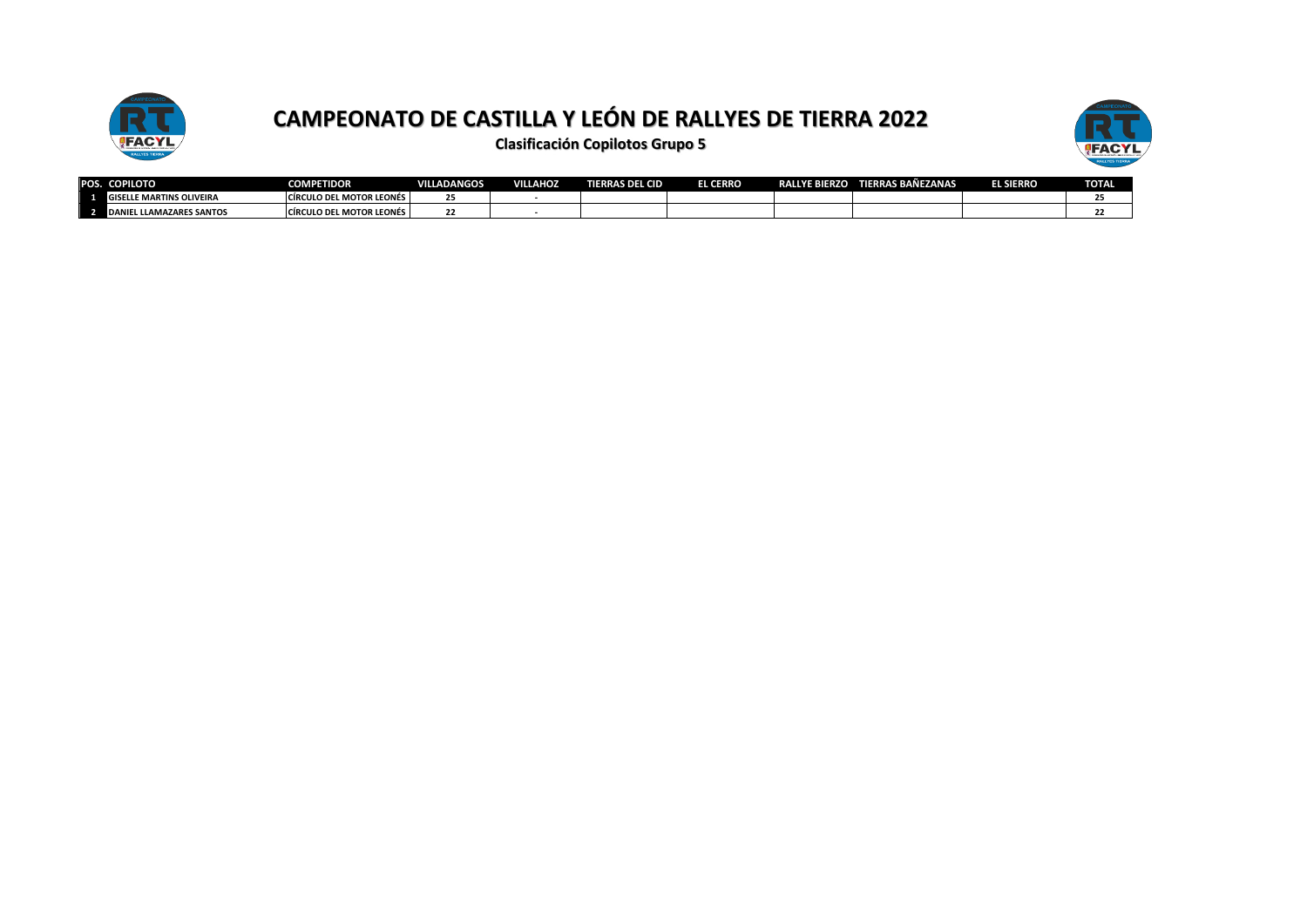



| POS. PILOTO                        | <b>COMPETIDOR</b>        | <b>VILLADANGOS</b> | <b>VILLAHOZ</b> | <b>TIERRAS DEL CID</b> | <b>EL CERRO</b> | RALLYE BIERZO TIERRAS BAÑEZANAS | <b>EL SIERRO</b> | <b>TOTAL</b> |
|------------------------------------|--------------------------|--------------------|-----------------|------------------------|-----------------|---------------------------------|------------------|--------------|
| ARKAITZ FERNÁNDEZ CASTAÑO          | YACAR RACING             | 25                 | 33              |                        |                 |                                 |                  | 58           |
| <b>MJIKEL ZUMALDE LAGASABASTER</b> | <b>ATK MOTORSPORT</b>    |                    | 28,5            |                        |                 |                                 |                  | 45,5         |
| JOSEBA OTXOA DE ZUAZOLA ZUMALDE    | <b>ESCUDERÍA AGURAIN</b> |                    | 37,5            |                        |                 |                                 |                  | 37,5         |
| <b>FÉLIX IGLESIAS SOMOANO</b>      | <b>ARJ MOTORSPORT</b>    | 22                 |                 |                        |                 |                                 |                  |              |
| <b>PABLO GARCÍA MIELGO</b>         | <b>ATK MOTORSPORT</b>    |                    |                 |                        |                 |                                 |                  |              |
| JOSÉ A. HERRERO HERRERO            | <b>ARES RACING</b>       | 16                 |                 |                        |                 |                                 |                  |              |
| <b>DAVID SETIÉN COLSA</b>          | <b>OUVREUR</b>           | 15                 |                 |                        |                 |                                 |                  |              |
| <b>ANTONIO VILORIA MERAYO</b>      | <b>LACIANA MOTOR</b>     |                    |                 |                        |                 |                                 |                  |              |
| <b>ALEJANDRO IGLESIAS LLANA</b>    | <b>ARJ MOTORSPORT</b>    |                    |                 |                        |                 |                                 |                  |              |